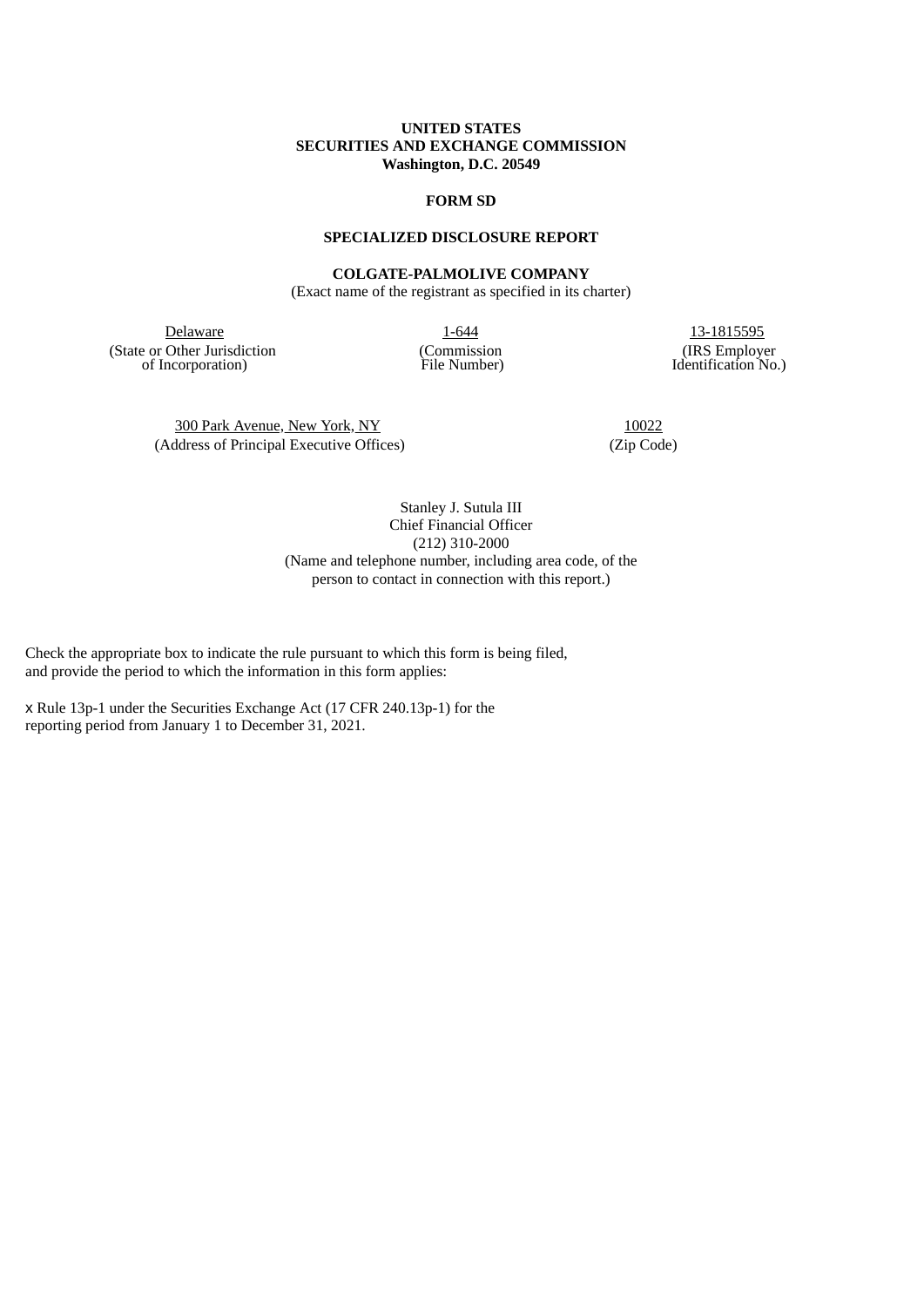# **Section 1 – Conflict Minerals Disclosure**

## **Item 1.01 Conflict Minerals Disclosure and Report**

Colgate-Palmolive Company (the "Company") has filed this Specialized Disclosure Form (Form SD) (including the Conflict Minerals Report) for the year ended December 31, 2021 to comply with Rule 13p-1 under the Securities Exchange Act of 1934 relating to "conflict minerals." This report is also available in the "Investors" section of the Company's website at https://www.colgatepalmolive.com. The reference to the Company's website is provided for convenience only, and its contents are not incorporated by reference into this Specialized Disclosure Form (Form SD) nor deemed filed with the U.S. Securities and Exchange Commission.

## **Item 1.02 Exhibit**

The Company's Conflict Minerals Report for the year ended December 31, 2021 is filed as Exhibit 1.01 of this Specialized Disclosure Form (Form SD).

# **Section 2 – Exhibits**

# **Item 2.01 Exhibits**

Exhibit 1.01 Conflict Minerals Report of [Colgate-Palmolive](#page-3-0) Company, as required by Items 1.01 and 1.02 of this Specialized Disclosure Form (Form SD).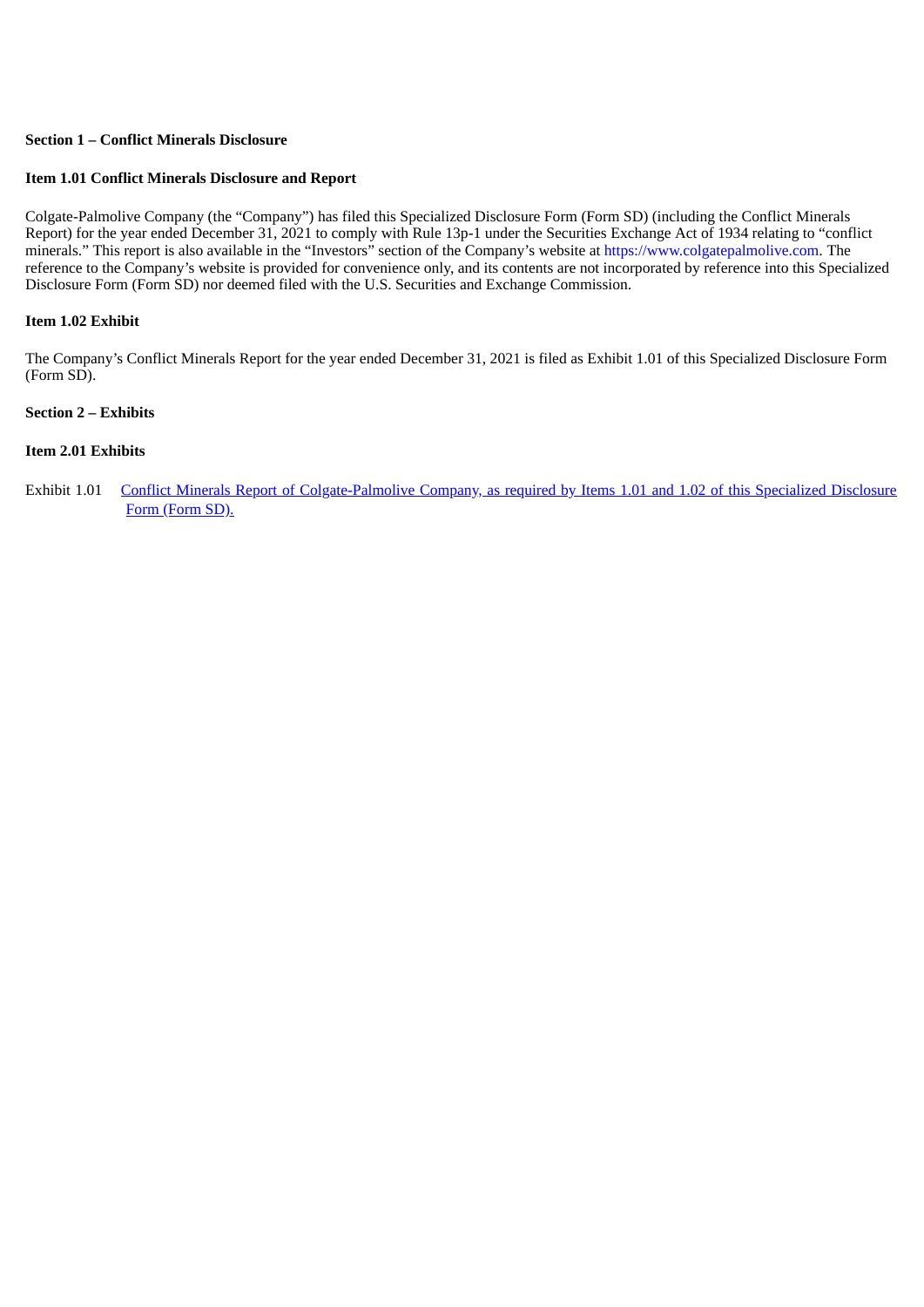# **SIGNATURE**

Pursuant to the requirements of the Securities Exchange Act of 1934, the registrant has duly caused this report to be signed on its behalf by the undersigned hereunto duly authorized.

# **COLGATE-PALMOLIVE COMPANY**

Date: May 31, 2022

| By:    | /s/ Stanley J. Sutula III |
|--------|---------------------------|
| Name:  | Stanley J. Sutula III     |
| Title: | Chief Financial Officer   |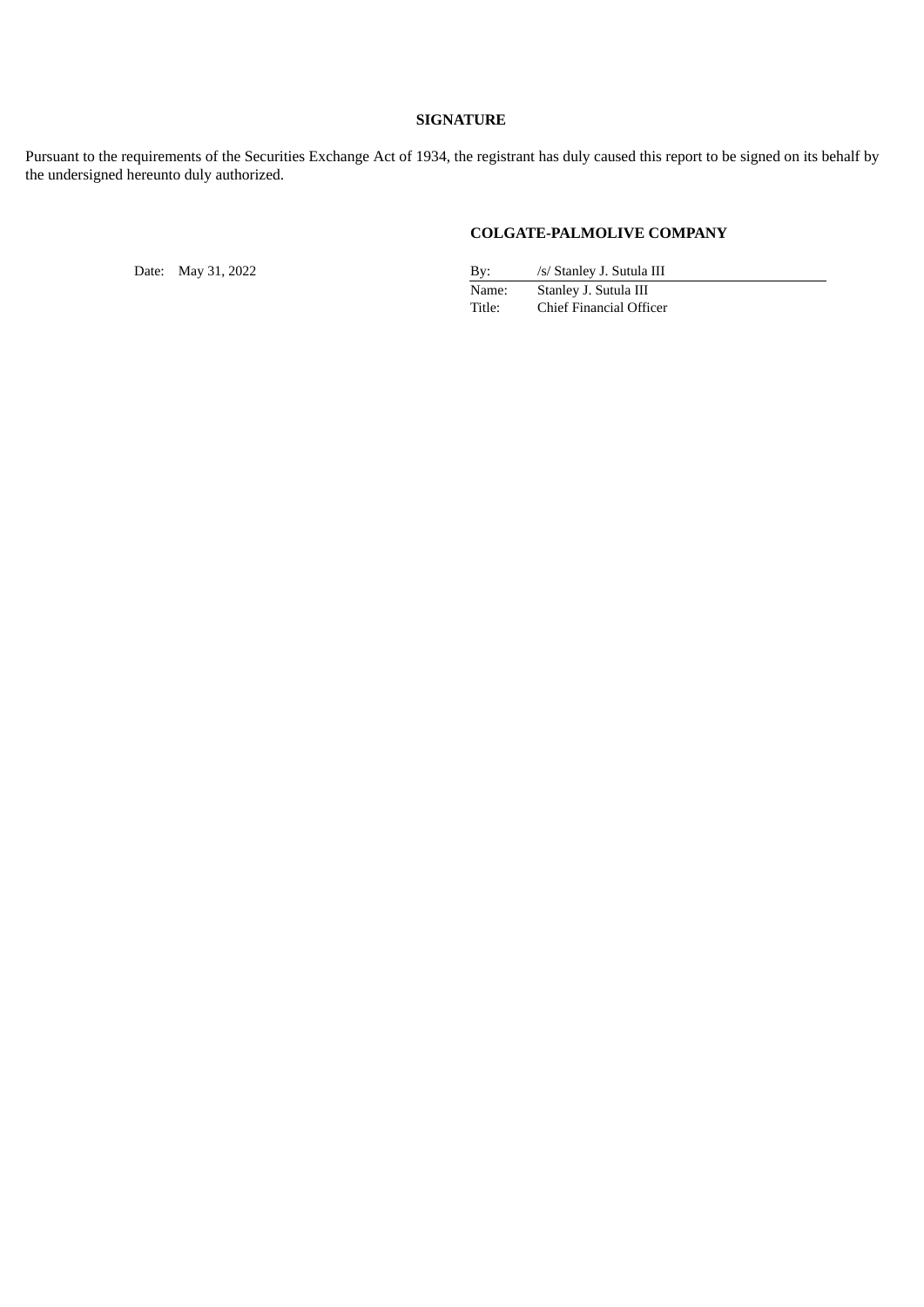# **Colgate-Palmolive Company Conflict Minerals Report for the Year Ended December 31, 2021**

<span id="page-3-0"></span>This Conflict Minerals Report for the year ended December 31, 2021 is presented to comply with Rule 13p-1 under the Securities Exchange Act of 1934 relating to "conflict minerals" (the "Rule"). For purposes of the Rule, "conflict minerals" are limited to cassiterite, columbite-tantalite, wolframite and gold, including their derivatives, which are limited to tin, tantalum and tungsten.

#### **Introduction**

Colgate-Palmolive Company (the "Company") is a caring, innovative growth company reimagining a healthier future for all people, their pets and our planet. Our products are marketed in over 200 countries and territories throughout the world. As a result of the Company's global operations, its supply chain sources materials, finished products and services globally and from a large number of suppliers. The Company does not typically source any minerals, including conflict minerals, directly from mines, smelters or refiners and is several supply chain levels removed from these market activities.

The Company manufactures and markets a wide array of oral care, personal care, home care and pet nutrition products. As required by the Rule, the Company has conducted a review of its products to determine whether they contain conflict minerals that are necessary to their functionality or production. Only a small number of the Company's products were determined to contain necessary conflict minerals. The Company determined that necessary conflict minerals were contained in components of its electric and battery toothbrushes and its whitening tray and certain other oral care devices.

#### **Reasonable Country of Origin Inquiry**

As required by the Rule, the Company conducted a reasonable country of origin inquiry into its supply chain to determine whether any of the conflict minerals contained in its products originated in the Democratic Republic of Congo or adjoining countries (collectively, the "Covered Countries").

#### *Supplier Survey*

The Company identified its materials and products that contain necessary conflict minerals by reviewing its reasonable country of origin inquiry survey results from the prior year, searching its product formula database and interviewing internal product ingredient experts. The Company requested that each of the suppliers of these materials and/or products complete the Conflict Minerals Reporting Template developed by the Responsible Minerals Initiative ("RMI"). Responses were reviewed for consistency and completeness, and follow-up inquiries were conducted if necessary. The results of the supplier survey were discussed with members of senior management.

#### *Results of Survey*

The Company received responses from 100% of the surveyed suppliers. All but two of the surveyed suppliers indicated that the smelters in their supply chains do not source conflict minerals from the Covered Countries. As of May 20, 2022, 72% of the smelters identified by the surveyed suppliers were listed as "compliant" with RMI's Responsible Minerals Assurance Process ("RMAP") assessment protocols, meaning they either had a currently valid audit or a re-audit in progress or as "active" (meaning they are participating in the RMAP by agreeing to complete the audit process). 28% of the smelters identified by the surveyed suppliers were not listed as "compliant" or "active" by RMI; 97% of these smelters were provided by one supplier. This supplier has previously indicated that none of the smelters identified in its supply chain is known by this supplier as sourcing conflict minerals that directly or indirectly finances or benefits armed groups in the Covered Countries. In addition, two of the surveyed suppliers were unable to identify all of the smelters supplying conflict minerals to its supply chain, so there may be other non-identified smelters in the Company's supply chain. One of the suppliers indicated that 100% of the conflict minerals necessary to the functionality or production of its products originated from recycled or scrap sources.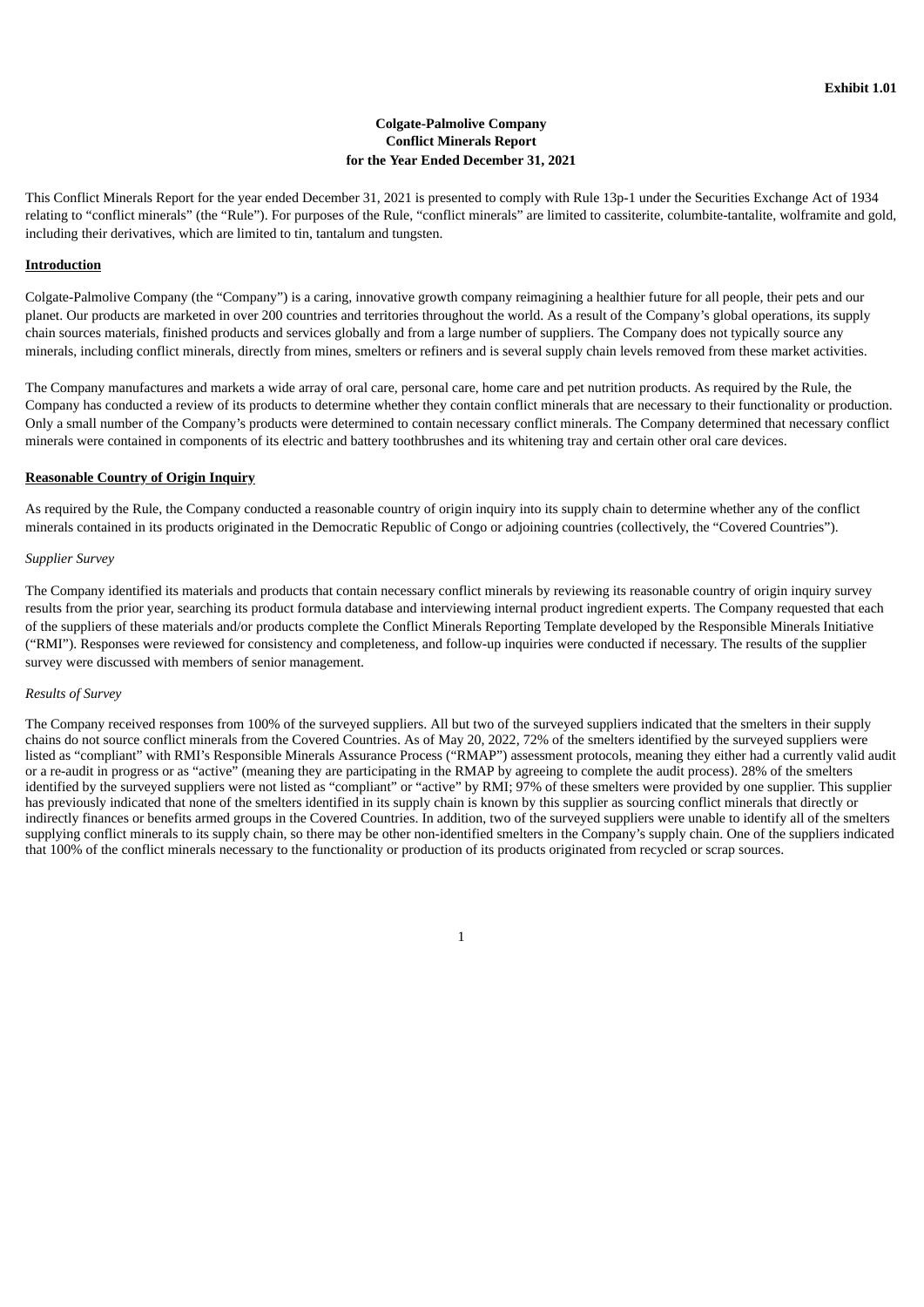## **Due Diligence Process**

The Company has exercised due diligence on its supply chain, with the goal of determining that the necessary conflict minerals contained in its products did not directly or indirectly finance or benefit armed groups in the Covered Countries. The Company designed its due diligence process to comply in all substantive respects to the framework set forth in the Organization for Economic Cooperation and Development Due Diligence Guidance for Responsible Supply Chains of Minerals from Conflict-Affected and High-Risk Areas (the "OECD Framework").

The Company performed the following due diligence steps:

## **(1) Establish strong company management systems**

- The Company has adopted a conflict minerals policy, which includes information on how to contact the Company for further information and/or to report concerns. The policy is available in the "Sustainability" section of the Company's website at https://www.colgatepalmolive.com.
- The Company has incorporated its conflict minerals policy into its Third Party Code of Conduct, which conveys the Company's expectations regarding ethical conduct to third parties with whom the Company does business.
- The Company has established a team comprised of employees from its procurement, legal and sustainability functions to design and implement its conflict minerals compliance efforts with senior executive level support and oversight.
- The Company has provided background information and training on the Rule to employees involved in its conflict minerals compliance efforts.
- The Company requested relevant suppliers to identify the smelters of the conflict minerals in their materials or products.
- The Company requires that conflict minerals documentation be retained for six years pursuant to the Company's document retention policy.

## **(2) Identify and assess risks in the supply chain**

- As described above under "Reasonable Country of Origin Inquiry," in order to determine the mine or location of origin of the conflict minerals in the Company's supply chain with the greatest possible specificity, the Company requested its relevant suppliers to complete the Conflict Minerals Reporting Template developed by RMI.
- The Company reviewed the supplier responses for inconsistent and/or incomplete responses that might indicate a potential risk.
- The Company compared the smelters identified by its suppliers against the RMAP's lists of compliant and active smelters.

## **(3) Design and implement a strategy to respond to identified risks**

The Company implemented a risk management plan designed to identify, monitor and mitigate identified risks. Elements of the plan included:

- providing updates to senior management in the finance, supply chain and legal functions;
- sending corrective action follow-up notices to suppliers who provided incomplete and/or inconsistent responses to the Company's information requests;
- informing relevant suppliers, including new suppliers during the onboarding process, about the Company's conflict minerals policy; and
- encouraging suppliers who provided inconsistent or incomplete responses to improve their due diligence practices in accordance with the Company's conflict minerals policy.

## (4) Carry out independent third-party audit of supply chain due diligence at identified points in the supply chain

The Company does not conduct audits of smelters. The Company relies on the RMAP to audit smelters that may be in the Company's supply chain. If a surveyed supplier identifies a smelter that is not listed as compliant or active with RMAP's assessment protocols, the Company follows up with the supplier for additional information and further action.

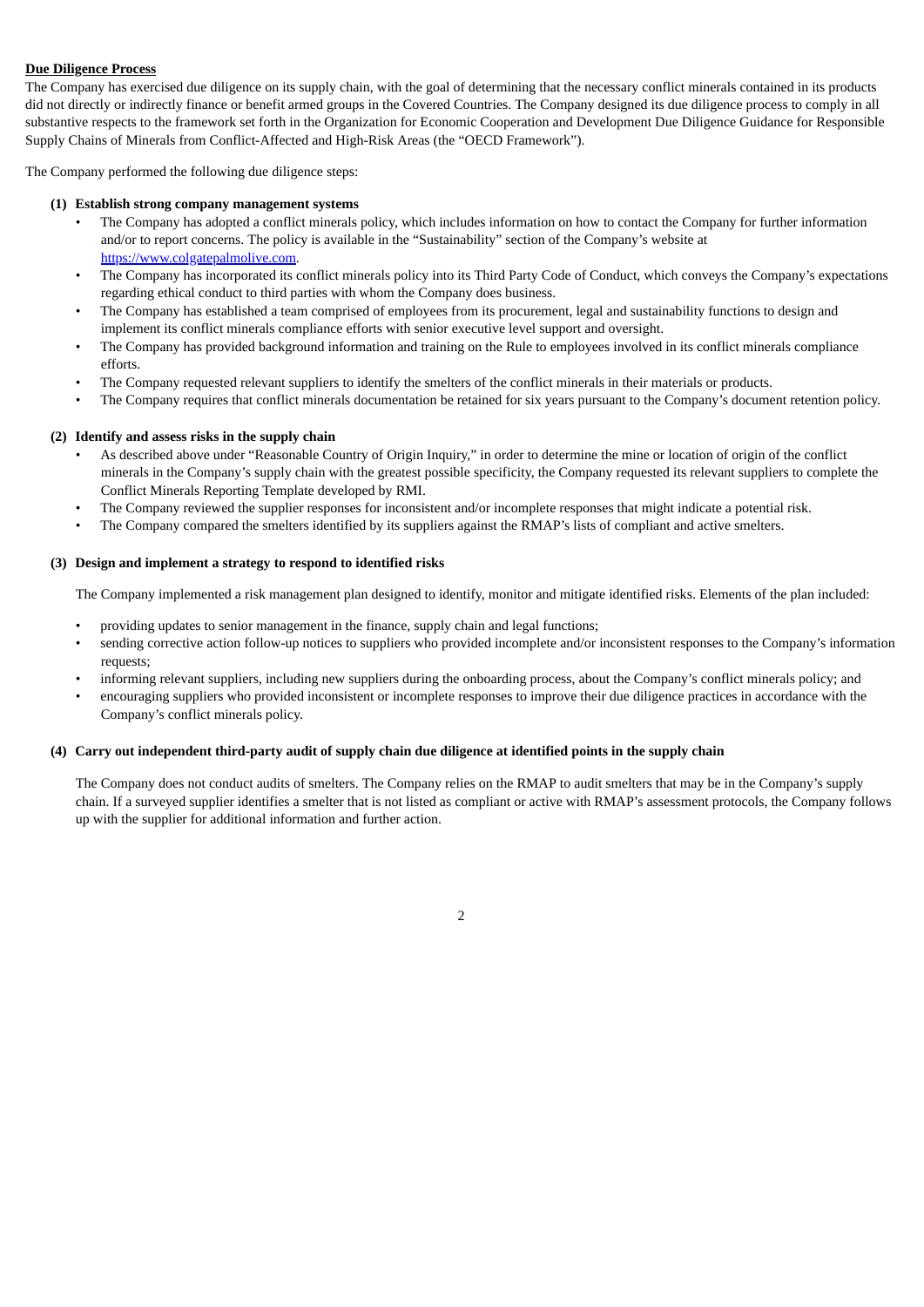## **(5) Report on supply chain due diligence**

This Conflict Minerals Report and the Company's Specialized Disclosure Report (Form SD) are available in the "Investors" section of the Company's website at https://www.colgatepalmolive.com. The reference to the Company's website is provided for convenience only, and its contents are not incorporated by reference into this Conflict Minerals Report nor deemed filed with the U.S. Securities and Exchange Commission (the "SEC").

#### **Smelters**

Attached as an Annex to this Conflict Minerals Report is an aggregated list of the smelters reported to the Company by its suppliers of conflict minerals. Some of the suppliers that provided this information did so on a company or division level, and not in relation to specific products. Therefore, the Company is unable to determine whether many of these smelters are actually in the Company's supply chain. In addition, as noted above, because two of the surveyed suppliers were unable to identify all of the smelters in its supply chain, there may be other non-identified smelters in the Company's supply chain.

#### **Ongoing Risk Mitigation Efforts**

The Company has implemented an ongoing risk mitigation plan that is intended to strengthen its supply chain due diligence capability and traceability with respect to conflict minerals and reduce the risk that the sourcing of any conflict minerals benefits armed groups in the Covered Countries. The Company's ongoing risk mitigation efforts include:

- seeking to incorporate supplier contract language and/or terms and conditions that require relevant suppliers to cooperate with the Company's conflict minerals compliance efforts;
- continuing to engage with the Company's suppliers, including new suppliers, to develop and enhance their due diligence processes; and
- sharing the Company's conflict minerals policy with suppliers.

#### **Cautionary Statement on Forward-Looking Statements**

This Conflict Minerals Report, including the description of the Company's ongoing risk mitigation efforts, contains forward-looking statements (as such term is defined in the Private Securities Litigation Reform Act of 1995 or by the SEC in its rules, regulations and releases). These statements are made on the basis of the Company's views and expectations as of this time and the Company undertakes no obligation to update these statements whether as a result of new information, future events or otherwise, except as required by law or by the rules and regulations of the SEC. The Company cautions investors that such forward-looking statements are not guarantees of future performance and that actual events or results may differ materially from those statements due to factors such as the implementation of satisfactory traceability and other compliance measures by the Company's direct and indirect suppliers on a timely basis or at all, whether smelters and refiners and other market participants responsibly source conflict minerals, internal and external resource restraints, and political and regulatory developments, whether in the Covered Countries, the United States or elsewhere. For a description of certain factors that could cause the Company's future events or results to differ materially from those expressed in any forwardlooking statement, please refer to the Company's filings with the SEC, including, without limitation, information under captions "Risk Factors" and "Cautionary Statement on Forward-Looking Statements" included in the Company's Annual Report on Form 10-K for the fiscal year ended December 31, 2021 and subsequent Quarterly Reports on Form 10-Q.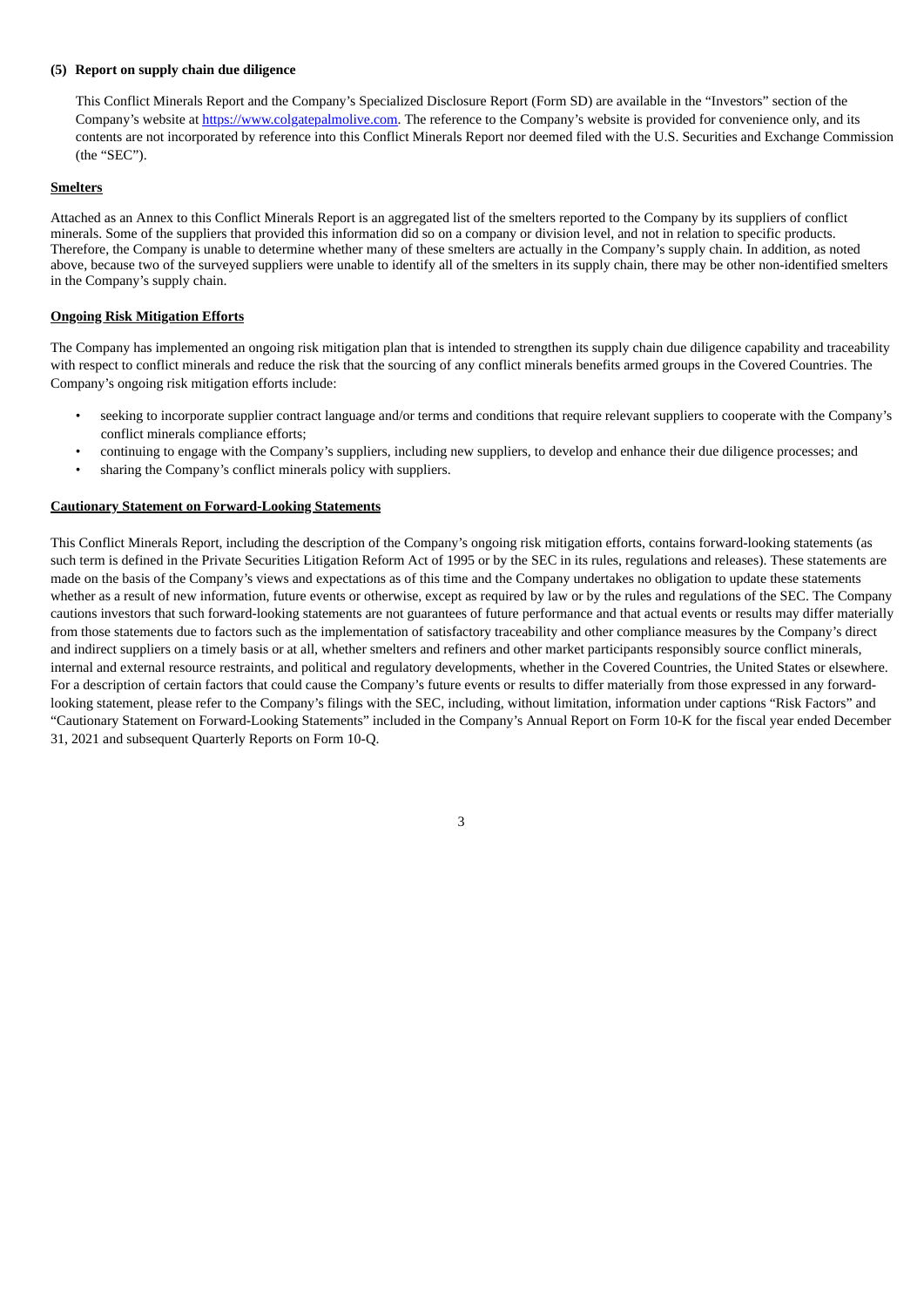# **Annex Smelters**

| <b>Smelter ID</b> | <b>Metal</b> | <b>Smelter Name</b>                                                | <b>Smelter Location</b>                   | <b>RMAP Status</b> <sup>(1)</sup> |
|-------------------|--------------|--------------------------------------------------------------------|-------------------------------------------|-----------------------------------|
| CID000015         | Gold         | <b>Advanced Chemical Company</b>                                   | <b>UNITED STATES OF</b><br><b>AMERICA</b> | Compliant                         |
| CID000019         | Gold         | Aida Chemical Industries Co., Ltd.                                 | <b>JAPAN</b>                              | Compliant                         |
| CID000035         | Gold         | Agosi AG                                                           | <b>GERMANY</b>                            | Compliant                         |
| CID000041         | Gold         | Almalyk Mining and Metallurgical Complex<br>(AMMC)                 | <b>UZBEKISTAN</b>                         | Compliant                         |
| CID000058         | Gold         | AngloGold Ashanti Corrego do Sitio Mineracao                       | <b>BRAZIL</b>                             | Compliant                         |
| CID000077         | Gold         | Argor-Heraeus S.A.                                                 | <b>SWITZERLAND</b>                        | Compliant                         |
| CID000082         | Gold         | Asahi Pretec Corp.                                                 | <b>JAPAN</b>                              | Compliant                         |
| CID000090         | Gold         | Asaka Riken Co., Ltd.                                              | <b>JAPAN</b>                              | Compliant                         |
| CID000103         | Gold         | Atasay Kuyumculuk Sanayi Ve Ticaret A.S.                           | <b>TURKEY</b>                             | ين.<br>ا                          |
| CID000113         | Gold         | Aurubis AG                                                         | <b>GERMANY</b>                            | Compliant                         |
| CID000128         | Gold         | Bangko Sentral ng Pilipinas (Central Bank of the<br>Philippines)   | <b>PHILIPPINES</b>                        | Compliant                         |
| CID000157         | Gold         | <b>Boliden AB</b>                                                  | <b>SWEDEN</b>                             | Compliant                         |
| CID000176         | Gold         | C. Hafner GmbH + Co. KG                                            | <b>GERMANY</b>                            | Compliant                         |
| CID000180         | Gold         | Caridad                                                            | <b>MEXICO</b>                             | $\mathbf{v}$                      |
| CID000185         | Gold         | CCR Refinery - Glencore Canada Corporation                         | CANADA                                    | Compliant                         |
| CID000189         | Gold         | Cendres + Metaux S.A.                                              | SWITZERLAND                               | Compliant                         |
| CID000197         | Gold         | Yunnan Copper Industry Co., Ltd.                                   | <b>CHINA</b>                              |                                   |
| CID000233         | Gold         | Chimet S.p.A.                                                      | <b>ITALY</b>                              | Compliant                         |
| CID000264         | Gold         | Chugai Mining                                                      | <b>JAPAN</b>                              | Compliant                         |
| CID000343         | Gold         | Daye Non-Ferrous Metals Mining Ltd.                                | <b>CHINA</b>                              |                                   |
| CID000359         | Gold         | DSC (Do Sung Corporation)                                          | KOREA, REPUBLIC OF                        | Compliant                         |
| CID000362         | Gold         | <b>DODUCO</b> Contacts and Refining GmbH                           | <b>GERMANY</b>                            | Compliant                         |
| CID000401         | Gold         | Dowa                                                               | <b>JAPAN</b>                              | Compliant                         |
| CID000425         | Gold         | Eco-System Recycling Co., Ltd. East Plant                          | <b>JAPAN</b>                              | Compliant                         |
| CID000493         | Gold         | <b>JSC Novosibirsk Refinery</b>                                    | <b>RUSSIAN FEDERATION</b>                 | $\ast$                            |
| CID000522         | Gold         | Refinery of Seemine Gold Co., Ltd.                                 | <b>CHINA</b>                              | $\ast$                            |
| CID000651         | Gold         | Guoda Safina High-Tech Environmental Refinery<br>Co., Ltd.         | <b>CHINA</b>                              | $\ast$                            |
| CID000671         | Gold         | Hangzhou Fuchunjiang Smelting Co., Ltd.                            | <b>CHINA</b>                              | $\ast$                            |
| CID000689         | Gold         | LT Metal Ltd.                                                      | KOREA, REPUBLIC OF                        | Compliant                         |
| CID000694         | Gold         | Heimerle + Meule GmbH                                              | <b>GERMANY</b>                            | Compliant                         |
| CID000707         | Gold         | Heraeus Metals Hong Kong Ltd.                                      | <b>CHINA</b>                              | Compliant                         |
| CID000711         | Gold         | Heraeus Germany GmbH Co. KG                                        | <b>GERMANY</b>                            | Compliant                         |
| CID000767         | Gold         | Hunan Chenzhou Mining Co., Ltd.                                    | <b>CHINA</b>                              | $\ast$                            |
| CID000773         | Gold         | Hunan Guiyang yinxing Nonferrous Smelting<br>Co., Ltd.             | <b>CHINA</b>                              | $\ast$                            |
| CID000778         | Gold         | HwaSeong CJ CO., LTD.                                              | KOREA, REPUBLIC OF                        | $\ast$                            |
| CID000801         | Gold         | Inner Mongolia Qiankun Gold and Silver<br>Refinery Share Co., Ltd. | <b>CHINA</b>                              | Compliant                         |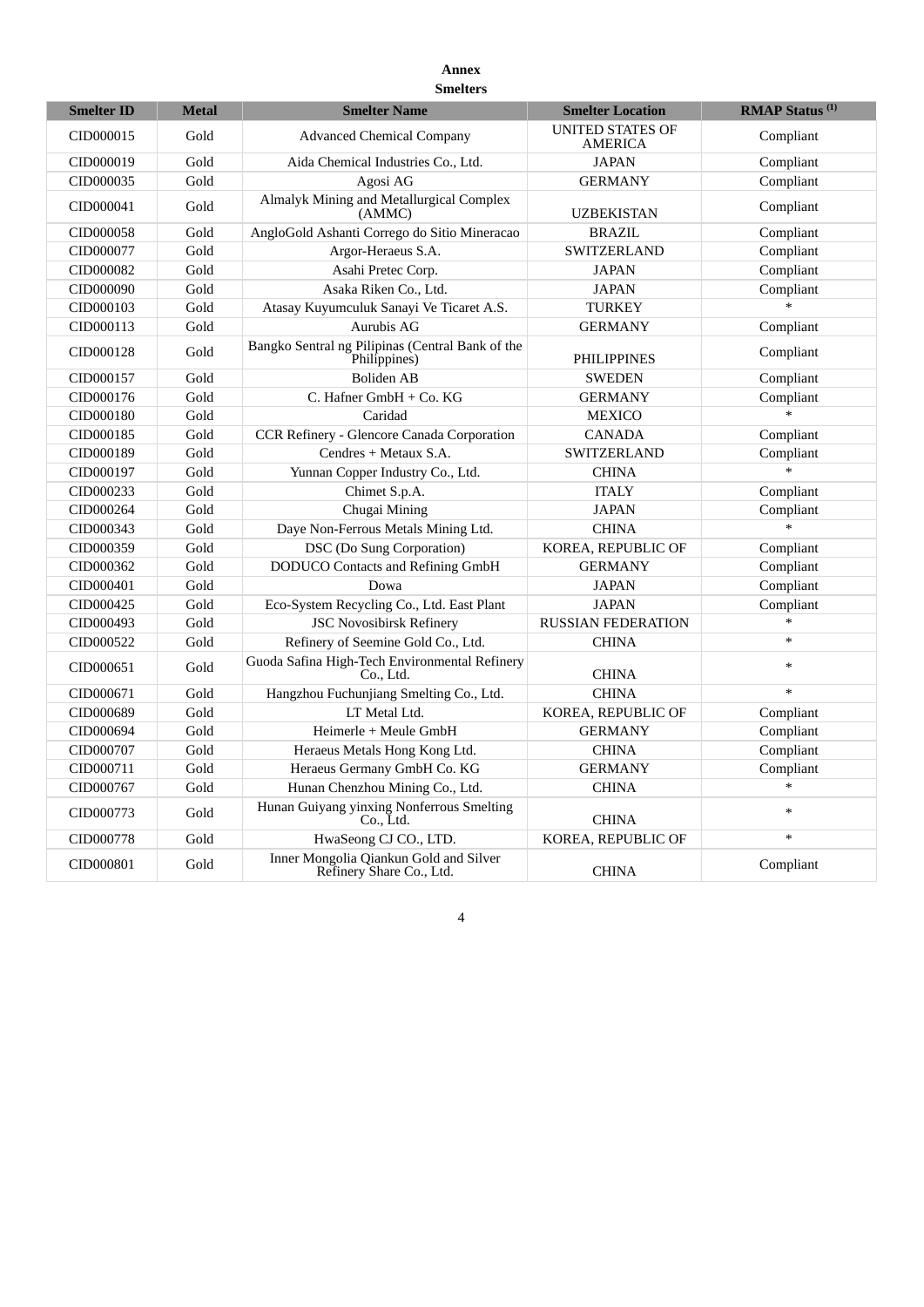| <b>Smelter ID</b> | <b>Metal</b> | <b>Smelter Name</b>                                                            | <b>Smelter Location</b>                   | <b>RMAP Status</b> <sup>(1)</sup> |
|-------------------|--------------|--------------------------------------------------------------------------------|-------------------------------------------|-----------------------------------|
| CID000807         | Gold         | Ishifuku Metal Industry Co., Ltd.                                              | <b>JAPAN</b>                              | Compliant                         |
| CID000814         | Gold         | <b>Istanbul Gold Refinery</b>                                                  | <b>TURKEY</b>                             | Compliant                         |
| CID000823         | Gold         | Japan Mint                                                                     | <b>JAPAN</b>                              | Compliant                         |
| CID000855         | Gold         | Jiangxi Copper Co., Ltd.                                                       | <b>CHINA</b>                              | Compliant                         |
| CID000920         | Gold         | Asahi Refining USA Inc.                                                        | <b>UNITED STATES OF</b><br><b>AMERICA</b> | Compliant                         |
| CID000924         | Gold         | Asahi Refining Canada Ltd.                                                     | <b>CANADA</b>                             | Compliant                         |
| CID000929         | Gold         | <b>JSC</b> Uralelectromed                                                      | <b>RUSSIAN FEDERATION</b>                 |                                   |
| CID000937         | Gold         | JX Nippon Mining & Metals Co., Ltd.                                            | <b>JAPAN</b>                              | Compliant                         |
| CID000956         | Gold         | Kazakhmys Smelting LLC                                                         | <b>KAZAKHSTAN</b>                         |                                   |
| CID000957         | Gold         | Kazzinc                                                                        | <b>KAZAKHSTAN</b>                         | Compliant                         |
| CID000969         | Gold         | Kennecott Utah Copper LLC                                                      | <b>UNITED STATES OF</b><br><b>AMERICA</b> | Compliant                         |
| CID000981         | Gold         | Kojima Chemicals Co., Ltd.                                                     | <b>JAPAN</b>                              | Compliant                         |
| CID001029         | Gold         | Kyrgyzaltyn JSC                                                                | <b>KYRGYZSTAN</b>                         |                                   |
| CID001032         | Gold         | L'azurde Company For Jewelry                                                   | <b>SAUDI ARABIA</b>                       | $\ast$                            |
| CID001056         | Gold         | Lingbao Gold Co., Ltd.                                                         | <b>CHINA</b>                              | $\ast$                            |
| CID001058         | Gold         | Lingbao Jinyuan Tonghui Refinery Co., Ltd.                                     | <b>CHINA</b>                              | $\ast$                            |
| CID001078         | Gold         | LS-NIKKO Copper Inc.                                                           | KOREA, REPUBLIC OF                        | Compliant                         |
| CID001093         | Gold         | Luoyang Zijin Yinhui Gold Refinery Co., Ltd.                                   | <b>CHINA</b>                              |                                   |
| CID001113         | Gold         | Materion                                                                       | <b>UNITED STATES OF</b><br><b>AMERICA</b> | Compliant                         |
| CID001119         | Gold         | Matsuda Sangyo Co., Ltd.                                                       | <b>JAPAN</b>                              | Compliant                         |
| CID001147         | Gold         | Metalor Technologies (Suzhou) Ltd.                                             | <b>CHINA</b>                              | Compliant                         |
| CID001149         | Gold         | Metalor Technologies (Hong Kong) Ltd.                                          | <b>CHINA</b>                              | Compliant                         |
| CID001152         | Gold         | Metalor Technologies (Singapore) Pte., Ltd.                                    | <b>SINGAPORE</b>                          | Compliant                         |
| CID001153         | Gold         | Metalor Technologies S.A.                                                      | SWITZERLAND                               | Compliant                         |
| CID001157         | Gold         | <b>Metalor USA Refining Corporation</b>                                        | <b>UNITED STATES OF</b><br>AMERICA        | Compliant                         |
| CID001161         | Gold         | Metalurgica Met-Mex Penoles S.A. De C.V.                                       | <b>MEXICO</b>                             | Compliant                         |
| CID001188         | Gold         | Mitsubishi Materials Corporation                                               | <b>JAPAN</b>                              | Compliant                         |
| CID001193         | Gold         | Mitsui Mining and Smelting Co., Ltd.                                           | <b>JAPAN</b>                              | Compliant                         |
| CID001204         | Gold         | Moscow Special Alloys Processing Plant                                         | <b>RUSSIAN FEDERATION</b>                 |                                   |
| CID001220         | Gold         | Nadir Metal Rafineri San. Ve Tic. A.S.                                         | <b>TURKEY</b>                             | Compliant                         |
| CID001236         | Gold         | Navoi Mining and Metallurgical Combinat                                        | <b>UZBEKISTAN</b>                         | Compliant                         |
| CID001259         | Gold         | Nihon Material Co., Ltd.                                                       | <b>JAPAN</b>                              | Compliant                         |
| CID001325         | Gold         | Ohura Precious Metal Industry Co., Ltd.                                        | <b>JAPAN</b>                              | Compliant                         |
| CID001326         | Gold         | OJSC "The Gulidov Krasnoyarsk Non-Ferrous<br>Metals Plant" (OJSC Krastsvetmet) | <b>RUSSIAN FEDERATION</b>                 | $\ast$                            |
| CID001352         | Gold         | MKS PAMP S.A.                                                                  | SWITZERLAND                               | Compliant                         |
| CID001362         | Gold         | Penglai Penggang Gold Industry Co., Ltd.                                       | <b>CHINA</b>                              |                                   |
| CID001386         | Gold         | Prioksky Plant of Non-Ferrous Metals                                           | <b>RUSSIAN FEDERATION</b>                 |                                   |
| CID001397         | Gold         | PT Aneka Tambang (Persero) Tbk                                                 | <b>INDONESIA</b>                          | Compliant                         |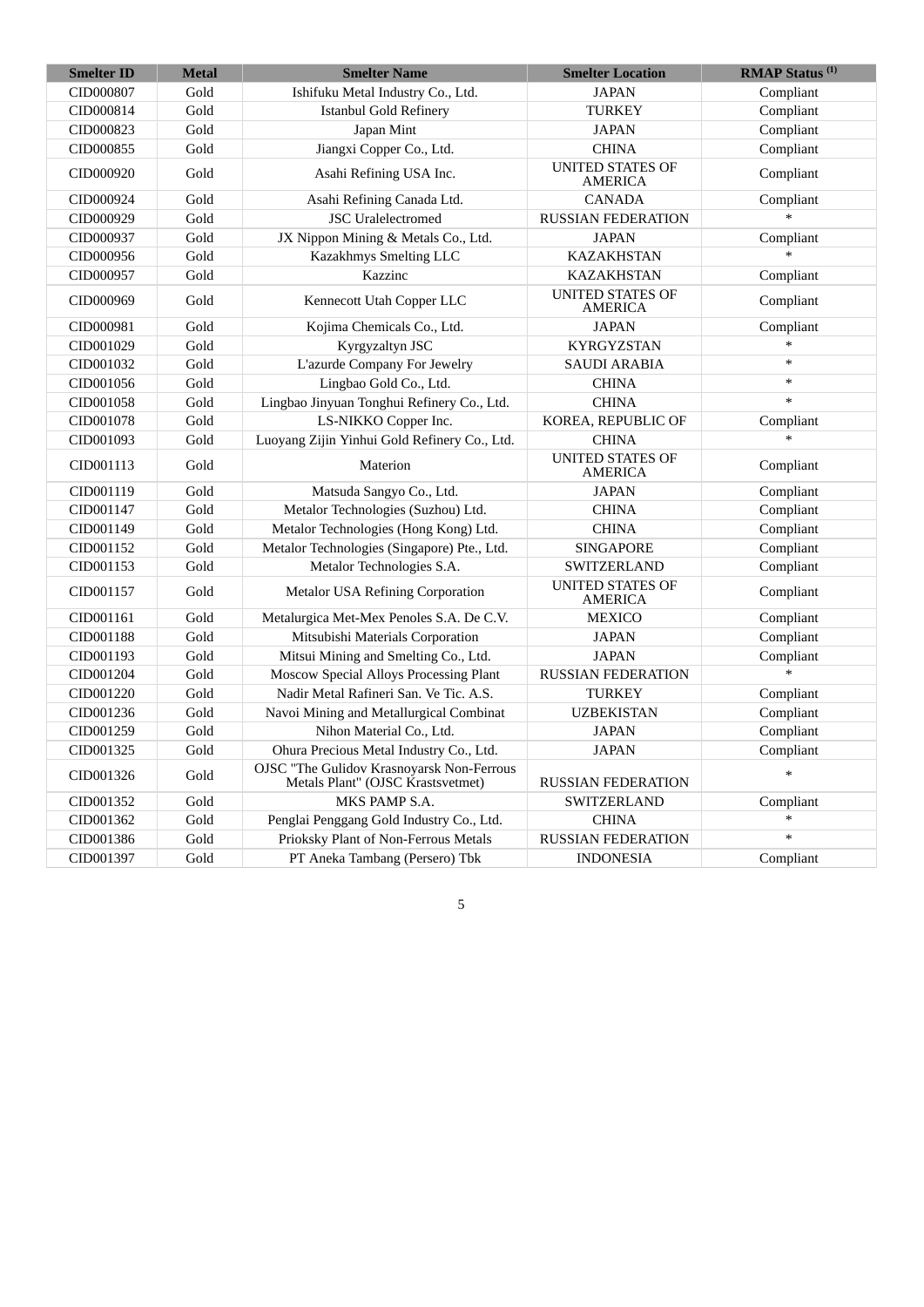| <b>Smelter ID</b> | <b>Metal</b> | <b>Smelter Name</b>                                        | <b>Smelter Location</b>                   | <b>RMAP Status</b> <sup>(1)</sup> |
|-------------------|--------------|------------------------------------------------------------|-------------------------------------------|-----------------------------------|
| CID001498         | Gold         | PX Precinox S.A.                                           | SWITZERLAND                               | Compliant                         |
| CID001512         | Gold         | Rand Refinery (Pty) Ltd.                                   | <b>SOUTH AFRICA</b>                       | Compliant                         |
| CID001534         | Gold         | Royal Canadian Mint                                        | <b>CANADA</b>                             | Compliant                         |
| CID001546         | Gold         | Sabin Metal Corp.                                          | <b>UNITED STATES OF</b><br>AMERICA        | $\ast$                            |
| CID001555         | Gold         | <b>Samduck Precious Metals</b>                             | KOREA, REPUBLIC OF                        | Compliant                         |
| CID001562         | Gold         | Samwon Metals Corp.                                        | KOREA, REPUBLIC OF                        |                                   |
| CID001585         | Gold         | SEMPSA Joyeria Plateria S.A.                               | <b>SPAIN</b>                              | Compliant                         |
| CID001619         | Gold         | Shandong Tiancheng Biological Gold Industrial<br>Čo., Ltd. | <b>CHINA</b>                              |                                   |
| CID001622         | Gold         | Shandong Zhaojin Gold & Silver Refinery Co.,<br>Ltd.       | <b>CHINA</b>                              | Compliant                         |
| CID001736         | Gold         | Sichuan Tianze Precious Metals Co., Ltd.                   | <b>CHINA</b>                              | Compliant                         |
| CID001756         | Gold         | SOE Shyolkovsky Factory of Secondary Precious<br>Metals    | <b>RUSSIAN FEDERATION</b>                 | $\ast$                            |
| CID001761         | Gold         | Solar Applied Materials Technology Corp.                   | <b>TAIWAN</b>                             | Compliant                         |
| CID001798         | Gold         | Sumitomo Metal Mining Co., Ltd.                            | <b>JAPAN</b>                              | Compliant                         |
| CID001810         | Gold         | Super Dragon Technology Co., Ltd.                          | <b>TAIWAN</b>                             | $\ast$                            |
| CID001875         | Gold         | Tanaka Kikinzoku Kogyo K.K.                                | <b>JAPAN</b>                              | Compliant                         |
| CID001909         | Gold         | Great Wall Precious Metals Co., Ltd. of CBPM               | <b>CHINA</b>                              | $\ast$                            |
| CID001916         | Gold         | Shandong Gold Smelting Co., Ltd.                           | <b>CHINA</b>                              | Compliant                         |
| CID001938         | Gold         | Tokuriki Honten Co., Ltd.                                  | <b>JAPAN</b>                              | Compliant                         |
| CID001947         | Gold         | Tongling Nonferrous Metals Group Co., Ltd.                 | <b>CHINA</b>                              | $\ddot{\phantom{0}}$              |
| CID001955         | Gold         | Torecom                                                    | KOREA, REPUBLIC OF                        | Compliant                         |
| CID001977         | Gold         | Umicore Brasil Ltda.                                       | <b>BRAZIL</b>                             | $\ast$                            |
| CID001980         | Gold         | Umicore S.A. Business Unit Precious Metals<br>Refining     | <b>BELGIUM</b>                            | Compliant                         |
| CID001993         | Gold         | United Precious Metal Refining, Inc.                       | <b>UNITED STATES OF</b><br><b>AMERICA</b> | Compliant                         |
| CID002003         | Gold         | Valcambi S.A.                                              | SWITZERLAND                               | Compliant                         |
| CID002030         | Gold         | Western Australian Mint (T/a The Perth Mint)               | <b>AUSTRALIA</b>                          | Compliant                         |
| CID002100         | Gold         | Yamakin Co., Ltd.                                          | <b>JAPAN</b>                              | Compliant                         |
| CID002129         | Gold         | Yokohama Metal Co., Ltd.                                   | <b>JAPAN</b>                              | Compliant                         |
| CID002224         | Gold         | Zhongyuan Gold Smelter of Zhongjin Gold<br>Corporation     | <b>CHINA</b>                              | Compliant                         |
| CID002243         | Gold         | Gold Refinery of Zijin Mining Group Co., Ltd.              | <b>CHINA</b>                              | Compliant                         |
| CID002282         | Gold         | Morris and Watson                                          | <b>NEW ZEALAND</b>                        |                                   |
| CID002290         | Gold         | SAFINA A.S.                                                | <b>CZECHIA</b>                            | Compliant                         |
| CID002312         | Gold         | Guangdong Jinding Gold Limited                             | <b>CHINA</b>                              | $\ast$                            |
| CID002314         | Gold         | <b>Umicore Precious Metals Thailand</b>                    | <b>THAILAND</b>                           | Compliant                         |
| CID002459         | Gold         | <b>Geib Refining Corporation</b>                           | <b>UNITED STATES OF</b><br><b>AMERICA</b> | Compliant                         |
| CID002509         | Gold         | MMTC-PAMP India Pvt., Ltd.                                 | <b>INDIA</b>                              | Compliant                         |
| CID002511         | Gold         | KGHM Polska Miedz Spolka Akcyjna                           | <b>POLAND</b>                             | Compliant                         |
| CID002516         | Gold         | Singway Technology Co., Ltd.                               | <b>TAIWAN</b>                             | Compliant                         |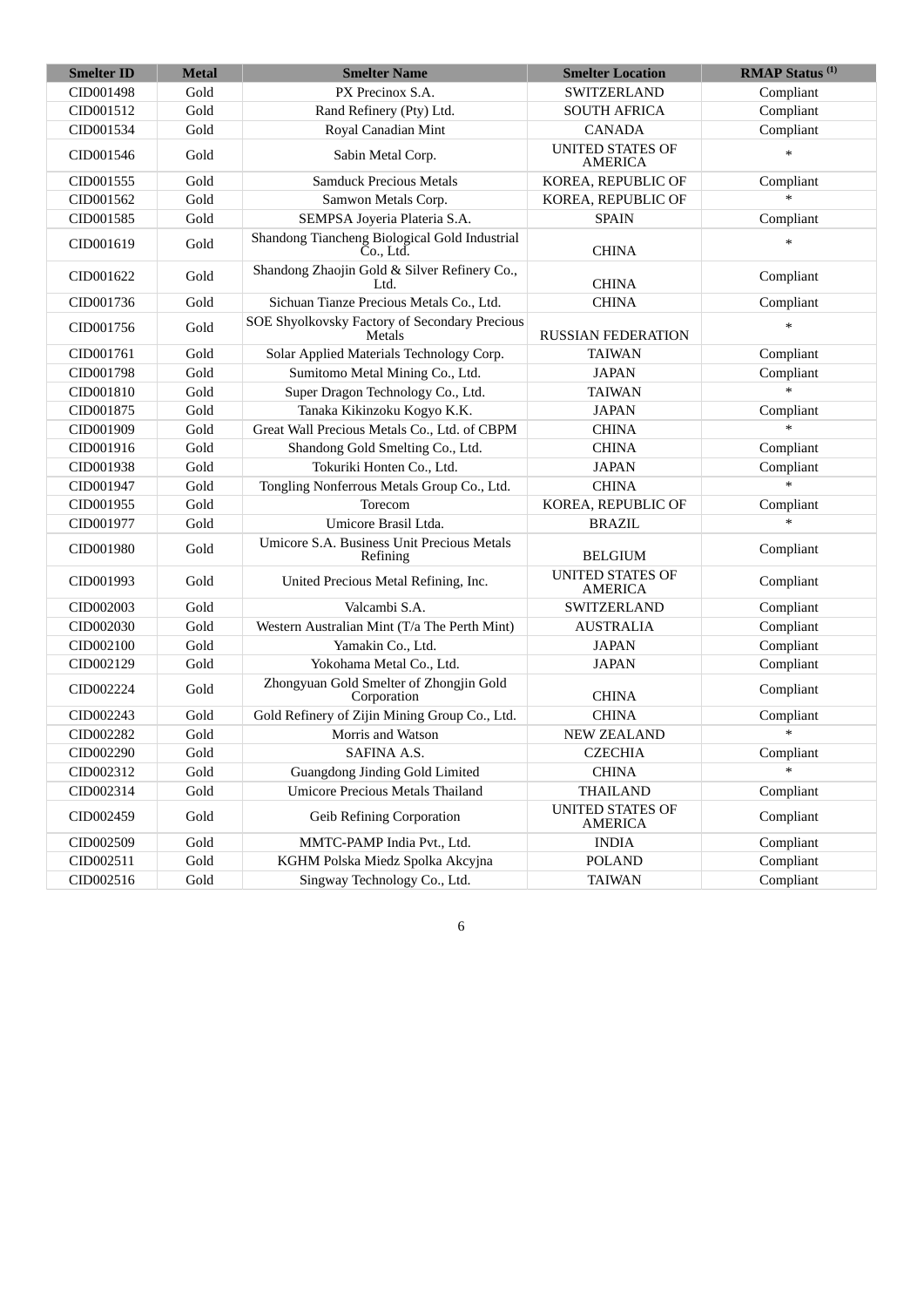| <b>Smelter ID</b> | <b>Metal</b> | <b>Smelter Name</b>                                                            | <b>Smelter Location</b>                   | <b>RMAP Status</b> <sup>(1)</sup> |
|-------------------|--------------|--------------------------------------------------------------------------------|-------------------------------------------|-----------------------------------|
| CID002525         | Gold         | Shandong Humon Smelting Co., Ltd.                                              | <b>CHINA</b>                              | $\ast$                            |
| CID002527         | Gold         | Shenzhen Zhonghenglong Real Industry Co., Ltd.                                 | <b>CHINA</b>                              | $\ast$                            |
| CID002560         | Gold         | Al Etihad Gold Refinery DMCC                                                   | <b>UNITED ARAB EMIRATES</b>               | Compliant                         |
| CID002561         | Gold         | <b>Emirates Gold DMCC</b>                                                      | <b>UNITED ARAB EMIRATES</b>               | Compliant                         |
| CID002562         | Gold         | <b>International Precious Metal Refiners</b>                                   | <b>UNITED ARAB EMIRATES</b>               |                                   |
| CID002580         | Gold         | T.C.A S.p.A                                                                    | <b>ITALY</b>                              | Compliant                         |
| CID002582         | Gold         | REMONDIS PMR B.V.                                                              | <b>NETHERLANDS</b>                        | Compliant                         |
| CID002584         | Gold         | Fujairah Gold FZC                                                              | <b>UNITED ARAB EMIRATES</b>               |                                   |
| CID002588         | Gold         | Shirpur Gold Refinery Ltd.                                                     | <b>INDIA</b>                              | $\ast$                            |
| CID002605         | Gold         | Korea Zinc Co., Ltd.                                                           | KOREA, REPUBLIC OF                        | Compliant                         |
| CID002606         | Gold         | <b>Marsam Metals</b>                                                           | <b>BRAZIL</b>                             | Compliant                         |
| CID002615         | Gold         | TOO Tau-Ken-Altyn                                                              | <b>KAZAKHSTAN</b>                         | Compliant                         |
| CID002708         | Gold         | Abington Reldan Metals, LLC                                                    | <b>UNITED STATES OF</b><br><b>AMERICA</b> | Active                            |
| CID002761         | Gold         | <b>SAAMP</b>                                                                   | <b>FRANCE</b>                             | Compliant                         |
| CID002762         | Gold         | L'Orfebre S.A.                                                                 | <b>ANDORRA</b>                            | Compliant                         |
| CID002763         | Gold         | 8853 S.p.A.                                                                    | <b>ITALY</b>                              | Compliant                         |
| CID002765         | Gold         | Italpreziosi                                                                   | <b>ITALY</b>                              | Compliant                         |
| CID002777         | Gold         | <b>SAXONIA Edelmetalle GmbH</b>                                                | <b>GERMANY</b>                            |                                   |
| CID002778         | Gold         | WIELAND Edelmetalle GmbH                                                       | <b>GERMANY</b>                            | Compliant                         |
| CID002779         | Gold         | Ogussa Osterreichische Gold- und Silber-<br>Scheideanstalt GmbH                | <b>AUSTRIA</b>                            | Compliant                         |
| CID002850         | Gold         | <b>AU Traders and Refiners</b>                                                 | <b>SOUTH AFRICA</b>                       |                                   |
| CID002852         | Gold         | GCC Gujrat Gold Centre Pvt. Ltd.                                               | <b>INDIA</b>                              | Active                            |
| CID002853         | Gold         | Sai Refinery                                                                   | <b>INDIA</b>                              | $\ast$                            |
| CID002857         | Gold         | Modeltech Sdn Bhd                                                              | <b>MALAYSIA</b>                           | $\ast$                            |
| CID002863         | Gold         | <b>Bangalore Refinery</b>                                                      | <b>INDIA</b>                              | Compliant                         |
| CID002865         | Gold         | Kyshtym Copper-Electrolytic Plant ZAO                                          | <b>RUSSIAN FEDERATION</b>                 |                                   |
| CID002867         | Gold         | Degussa Sonne / Mond Goldhandel GmbH                                           | <b>GERMANY</b>                            | $\ast$                            |
| CID002872         | Gold         | Pease & Curren                                                                 | <b>UNITED STATES OF</b><br><b>AMERICA</b> | $\ast$                            |
| CID002893         | Gold         | <b>JALAN &amp; Company</b>                                                     | <b>INDIA</b>                              | $\ast$                            |
| CID002918         | Gold         | SungEel HiMetal Co., Ltd.                                                      | KOREA, REPUBLIC OF                        | Compliant                         |
| CID002919         | Gold         | Planta Recuperadora de Metales SpA                                             | <b>CHILE</b>                              | Compliant                         |
| CID002973         | Gold         | Safimet S.p.A                                                                  | <b>ITALY</b>                              | Compliant                         |
| CID003153         | Gold         | State Research Institute Center for Physical<br><b>Sciences and Technology</b> | <b>LITHUANIA</b>                          |                                   |
| CID003186         | Gold         | <b>Gold Coast Refinery</b>                                                     | <b>GHANA</b>                              | $\ast$                            |
| CID003189         | Gold         | NH Recytech Company                                                            | KOREA, REPUBLIC OF                        | Compliant                         |
| CID003195         | Gold         | <b>TSK Pretech</b>                                                             | KOREA, REPUBLIC OF                        | $\ast$                            |
| CID003324         | Gold         | QG Refining, LLC                                                               | <b>UNITED STATES OF</b><br><b>AMERICA</b> | $\ast$                            |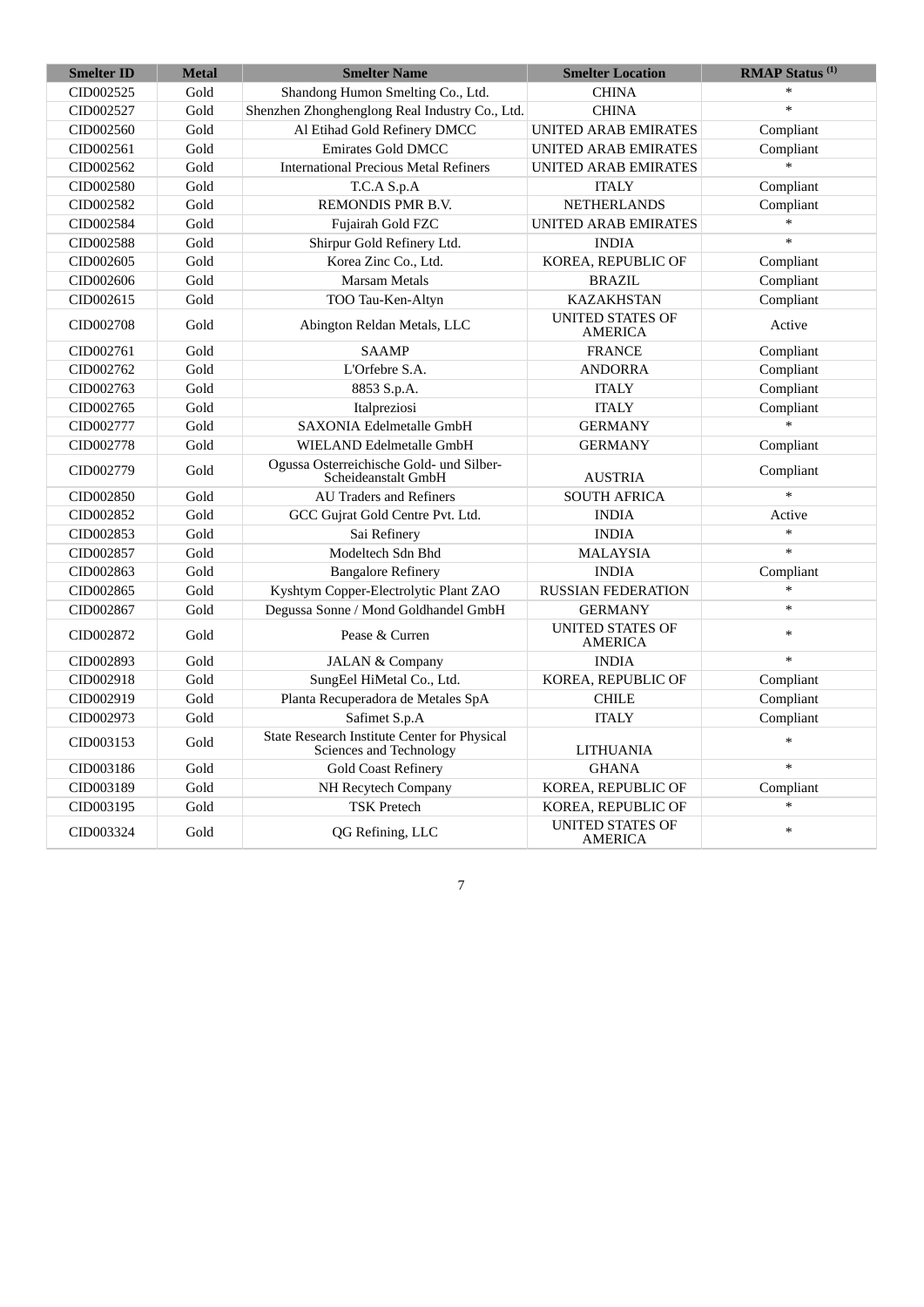| <b>Smelter ID</b> | <b>Metal</b>          | <b>Smelter Name</b>                               | <b>Smelter Location</b>                   | <b>RMAP Status</b> <sup>(1)</sup> |
|-------------------|-----------------------|---------------------------------------------------|-------------------------------------------|-----------------------------------|
| CID003348         | Gold                  | Dijllah Gold Refinery FZC                         | <b>UNITED ARAB EMIRATES</b>               | $\ast$                            |
| CID003382         | Gold                  | CGR Metalloys Pvt Ltd.                            | <b>INDIA</b>                              | $\ast$                            |
| CID003383         | Gold                  | Sovereign Metals                                  | <b>INDIA</b>                              | $\ast$                            |
| CID003421         | Gold                  | C.I Metales Procesados Industriales SAS           | <b>COLOMBIA</b>                           | Active                            |
| CID003424         | $\operatorname{Gold}$ | Eco-System Recycling Co., Ltd. North Plant        | <b>JAPAN</b>                              | Compliant                         |
| CID003425         | Gold                  | Eco-System Recycling Co., Ltd. West Plant         | <b>JAPAN</b>                              | Compliant                         |
| CID003461         | Gold                  | Augmont Enterprises Private Limited               | <b>INDIA</b>                              | Active                            |
| CID003463         | Gold                  | Kundan Care Products Ltd.                         | <b>INDIA</b>                              | $\ast$                            |
| CID003487         | Gold                  | Emerald Jewel Industry India Limited (Unit 1)     | <b>INDIA</b>                              | $\ast$                            |
| CID003488         | Gold                  | Emerald Jewel Industry India Limited (Unit 2)     | <b>INDIA</b>                              | $\ast$                            |
| CID003489         | Gold                  | Emerald Jewel Industry India Limited (Unit 3)     | <b>INDIA</b>                              | $\ast$                            |
| CID003490         | Gold                  | Emerald Jewel Industry India Limited (Unit 4)     | <b>INDIA</b>                              | $\ast$                            |
| CID003497         | Gold                  | K.A. Rasmussen                                    | <b>NORWAY</b>                             | $\ast$                            |
| CID003500         | Gold                  | <b>Alexy Metals</b>                               | <b>UNITED STATES OF</b><br>AMERICA        | Active                            |
| CID003529         | Gold                  | Sancus ZFS (L'Orfebre, SA)                        | COLOMBIA                                  | Active                            |
| CID003540         | Gold                  | Sellem Industries Ltd.                            | <b>MAURITANIA</b>                         | $\ast$                            |
| CID003548         | Gold                  | <b>MD</b> Overseas                                | <b>INDIA</b>                              | $\ast$                            |
| CID003557         | Gold                  | Metallix Refining Inc.                            | <b>UNITED STATES OF</b><br><b>AMERICA</b> | $\ast$                            |
| CID003575         | Gold                  | Metal Concentrators SA (Pty) Ltd.                 | <b>SOUTH AFRICA</b>                       | Compliant                         |
| CID003615         | Gold                  | WEEEREFINING                                      | <b>FRANCE</b>                             | Active                            |
| CID003617         | Gold                  | <b>Value Trading</b>                              | <b>BELGIUM</b>                            |                                   |
| CID000092         | Tantalum              | Asaka Riken Co., Ltd.                             | <b>JAPAN</b>                              | Compliant                         |
| CID000211         | Tantalum              | Changsha South Tantalum Niobium Co., Ltd.         | <b>CHINA</b>                              | Compliant                         |
| CID000291         | Tantalum              | Guangdong Rising Rare Metals-EO Materials<br>Ltd. | <b>CHINA</b>                              | Compliant                         |
| CID000456         | Tantalum              | Exotech Inc.                                      | <b>UNITED STATES OF</b><br><b>AMERICA</b> | $\ast$                            |
| CID000460         | Tantalum              | F&X Electro-Materials Ltd.                        | <b>CHINA</b>                              | Compliant                         |
| CID000616         | Tantalum              | XIMEI RESOURCES (GUANGDONG)<br><b>LIMITED</b>     | <b>CHINA</b>                              | Compliant                         |
| CID000914         | Tantalum              | JiuJiang JinXin Nonferrous Metals Co., Ltd.       | <b>CHINA</b>                              | Compliant                         |
| CID000917         | Tantalum              | Jiujiang Tanbre Co., Ltd.                         | <b>CHINA</b>                              | Compliant                         |
| CID001076         | Tantalum              | <b>AMG</b> Brasil                                 | <b>BRAZIL</b>                             | Compliant                         |
| CID001163         | Tantalum              | Metallurgical Products India Pvt., Ltd.           | <b>INDIA</b>                              | Compliant                         |
| CID001175         | Tantalum              | Mineracao Taboca S.A.                             | <b>BRAZIL</b>                             | Compliant                         |
| CID001192         | Tantalum              | Mitsui Mining and Smelting Co., Ltd.              | <b>JAPAN</b>                              | Compliant                         |
| CID001200         | Tantalum              | <b>NPM Silmet AS</b>                              | <b>ESTONIA</b>                            | Compliant                         |
| CID001277         | Tantalum              | Ningxia Orient Tantalum Industry Co., Ltd.        | <b>CHINA</b>                              | Compliant                         |
| CID001508         | Tantalum              | <b>QuantumClean</b>                               | <b>UNITED STATES OF</b><br><b>AMERICA</b> | Compliant                         |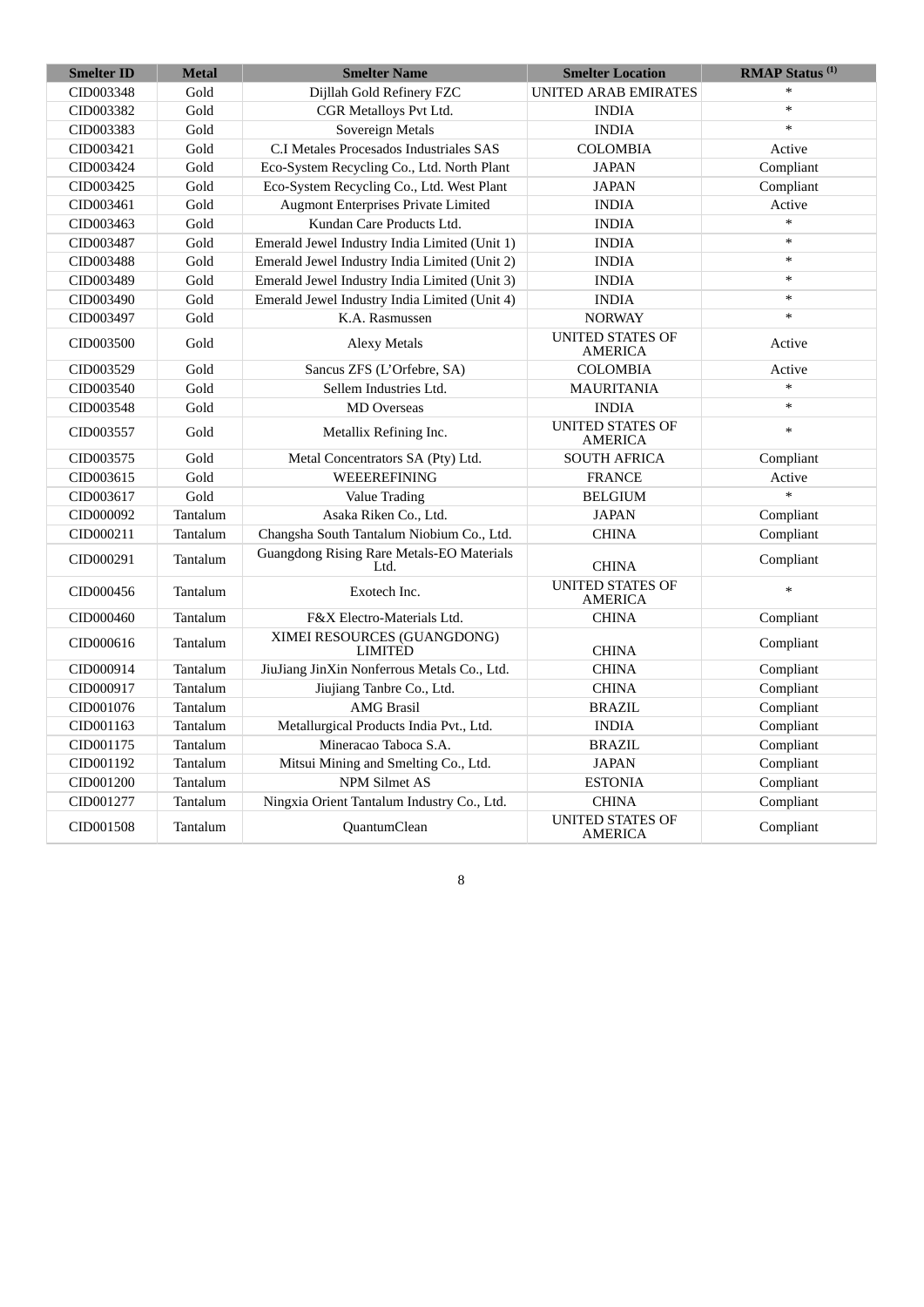| <b>Smelter ID</b> | <b>Metal</b> | <b>Smelter Name</b>                                     | <b>Smelter Location</b>                       | <b>RMAP Status</b> <sup>(1)</sup> |
|-------------------|--------------|---------------------------------------------------------|-----------------------------------------------|-----------------------------------|
| CID001522         | Tantalum     | Yanling Jincheng Tantalum & Niobium Co., Ltd.           | <b>CHINA</b>                                  | Compliant                         |
| CID001769         | Tantalum     | Solikamsk Magnesium Works OAO                           | <b>RUSSIAN FEDERATION</b>                     | Compliant                         |
| CID001869         | Tantalum     | Taki Chemical Co., Ltd.                                 | <b>JAPAN</b>                                  | Compliant                         |
| CID001891         | Tantalum     | <b>Telex Metals</b>                                     | <b>UNITED STATES OF</b><br>AMERICA            | Compliant                         |
| CID001969         | Tantalum     | Ulba Metallurgical Plant JSC                            | <b>KAZAKHSTAN</b>                             | Compliant                         |
| CID002492         | Tantalum     | Hengyang King Xing Lifeng New Materials Co.,<br>Ltd.    | <b>CHINA</b>                                  | Compliant                         |
| CID002504         | Tantalum     | D Block Metals, LLC                                     | <b>UNITED STATES OF</b><br><b>AMERICA</b>     | Compliant                         |
| CID002505         | Tantalum     | FIR Metals & Resource Ltd.                              | <b>CHINA</b>                                  | Compliant                         |
| CID002506         | Tantalum     | Jiujiang Zhongao Tantalum & Niobium Co., Ltd.           | <b>CHINA</b>                                  | Compliant                         |
| CID002508         | Tantalum     | XinXing HaoRong Electronic Material Co., Ltd.           | <b>CHINA</b>                                  | Compliant                         |
| CID002512         | Tantalum     | Jiangxi Dinghai Tantalum & Niobium Co., Ltd.            | <b>CHINA</b>                                  | Compliant                         |
| CID002539         | Tantalum     | <b>KEMET</b> de Mexico                                  | <b>MEXICO</b>                                 | Compliant                         |
| CID002544         | Tantalum     | TANIOBIS Co., Ltd.                                      | <b>THAILAND</b>                               | Compliant                         |
| CID002545         | Tantalum     | <b>TANIOBIS GmbH</b>                                    | <b>GERMANY</b>                                | Compliant                         |
| CID002547         | Tantalum     | H.C. Starck Hermsdorf GmbH                              | <b>GERMANY</b>                                | Compliant                         |
| CID002548         | Tantalum     | Materion Newton Inc.                                    | <b>UNITED STATES OF</b><br><b>AMERICA</b>     | Compliant                         |
| CID002549         | Tantalum     | TANIOBIS Japan Co., Ltd.                                | <b>JAPAN</b>                                  | Compliant                         |
| CID002550         | Tantalum     | TANIOBIS Smelting GmbH & Co. KG                         | <b>GERMANY</b>                                | Compliant                         |
| CID002557         | Tantalum     | Global Advanced Metals Boyertown                        | <b>UNITED STATES OF</b><br><b>AMERICA</b>     | Compliant                         |
| CID002558         | Tantalum     | Global Advanced Metals Aizu                             | <b>JAPAN</b>                                  | Compliant                         |
| CID002707         | Tantalum     | Resind Industria e Comercio Ltda.                       | <b>BRAZIL</b>                                 | Compliant                         |
| CID002842         | Tantalum     | Jiangxi Tuohong New Raw Material                        | <b>CHINA</b>                                  | Compliant                         |
| CID002847         | Tantalum     | <b>Meta Materials</b>                                   | NORTH MACEDONIA,<br><b>REPUBLIC OF</b>        | Compliant                         |
| CID003583         | Tantalum     | RFH Yancheng Jinye New Material Technology<br>Co., Ltd. | <b>CHINA</b>                                  | Compliant                         |
| CID000228         | Tin          | Chenzhou Yunxiang Mining and Metallurgy Co.,<br>Ltd.    | <b>CHINA</b>                                  | Compliant                         |
| CID000292         | Tin          | Alpha                                                   | <b>UNITED STATES OF</b><br>AMERICA            | Compliant                         |
| CID000309         | Tin          | PT Aries Kencana Sejahtera                              | <b>INDONESIA</b>                              | Active                            |
| CID000402         | Tin          | Dowa                                                    | <b>JAPAN</b>                                  | Compliant                         |
| CID000438         | Tin          | <b>EM Vinto</b>                                         | <b>BOLIVIA</b><br>(PLURINATIONAL STATE<br>OF) | Compliant                         |
| CID000448         | Tin          | Estanho de Rondonia S.A.                                | <b>BRAZIL</b>                                 | Compliant                         |
| CID000468         | Tin          | <b>Fenix Metals</b>                                     | <b>BRAZIL</b>                                 | Compliant                         |
| CID000538         | Tin          | Gejiu Non-Ferrous Metal Processing Co., Ltd.            | <b>CHINA</b>                                  | Compliant                         |
| CID000555         | Tin          | Gejiu Zili Mining And Metallurgy Co., Ltd.              | <b>CHINA</b>                                  | Compliant                         |
| CID000760         | $\rm \, Tin$ | Huichang Jinshunda Tin Co., Ltd.                        | <b>CHINA</b>                                  | $\ast$                            |
| CID000942         | $\rm \, Tin$ | Gejiu Kai Meng Industry and Trade LLC                   | <b>CHINA</b>                                  | Compliant                         |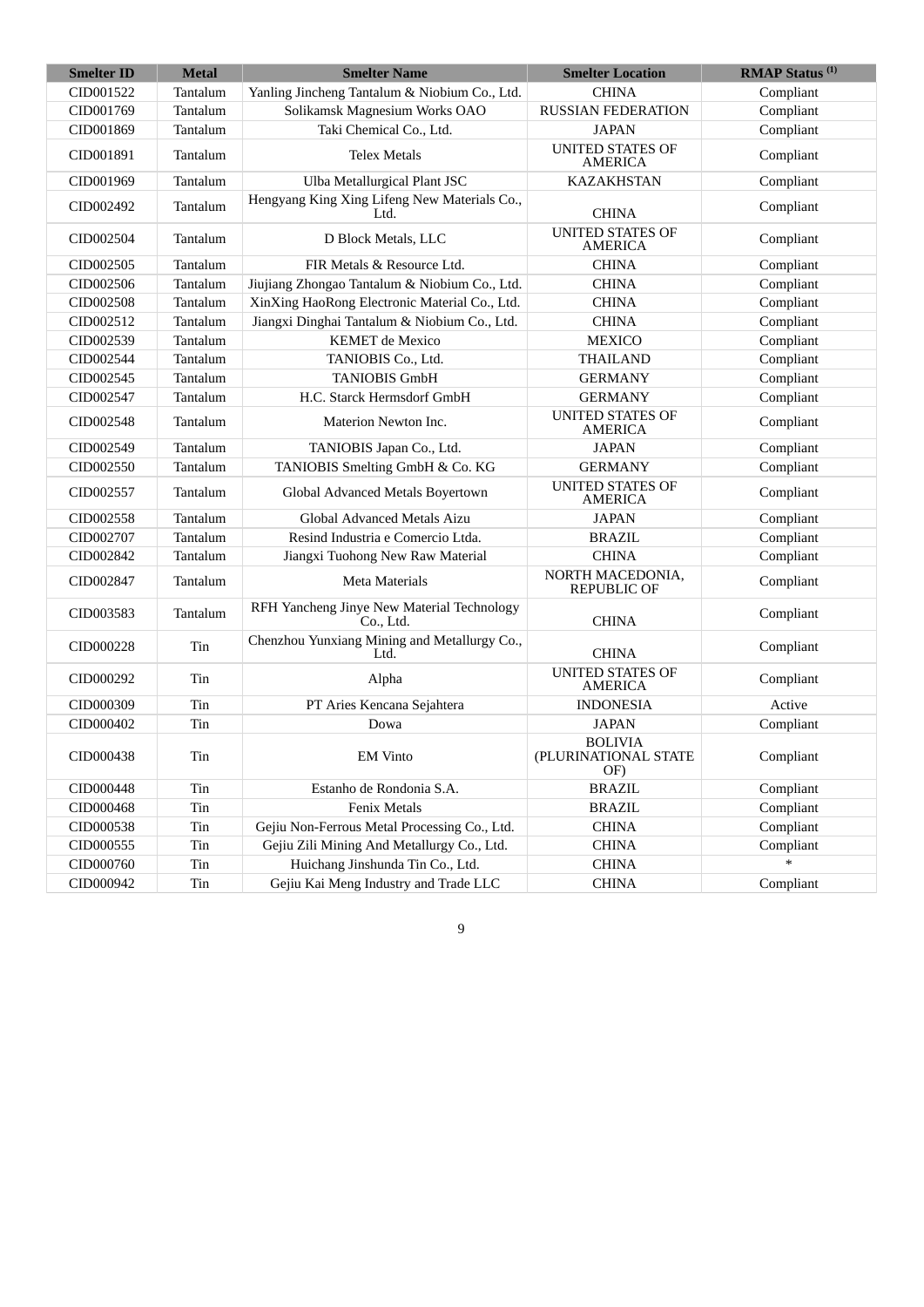| <b>Smelter ID</b> | <b>Metal</b> | <b>Smelter Name</b>                                | <b>Smelter Location</b>                       | <b>RMAP Status</b> <sup>(1)</sup> |
|-------------------|--------------|----------------------------------------------------|-----------------------------------------------|-----------------------------------|
| CID001070         | Tin          | China Tin Group Co., Ltd.                          | <b>CHINA</b>                                  | Compliant                         |
| CID001105         | Tin          | Malaysia Smelting Corporation (MSC)                | <b>MALAYSIA</b>                               | Compliant                         |
| CID001142         | Tin          | Metallic Resources, Inc.                           | <b>UNITED STATES OF</b><br><b>AMERICA</b>     | Compliant                         |
| CID001173         | Tin          | Mineracao Taboca S.A.                              | <b>BRAZIL</b>                                 | Compliant                         |
| CID001182         | Tin          | Minsur                                             | <b>PERU</b>                                   | Compliant                         |
| CID001191         | Tin          | Mitsubishi Materials Corporation                   | <b>JAPAN</b>                                  | Compliant                         |
| CID001231         | Tin          | Jiangxi New Nanshan Technology Ltd.                | <b>CHINA</b>                                  | Compliant                         |
| CID001305         | Tin          | Novosibirsk Tin Combine                            | <b>RUSSIAN FEDERATION</b>                     | Compliant                         |
| CID001314         | Tin          | O.M. Manufacturing (Thailand) Co., Ltd.            | <b>THAILAND</b>                               | Compliant                         |
| CID001337         | Tin          | Operaciones Metalurgicas S.A.                      | <b>BOLIVIA</b><br>(PLURINATIONAL STATE<br>OF) | Compliant                         |
| CID001399         | Tin          | PT Artha Cipta Langgeng                            | <b>INDONESIA</b>                              | Compliant                         |
| CID001402         | Tin          | PT Babel Inti Perkasa                              | <b>INDONESIA</b>                              | s.                                |
| CID001406         | Tin          | PT Babel Surya Alam Lestari                        | <b>INDONESIA</b>                              | Compliant                         |
| CID001421         | Tin          | PT Belitung Industri Sejahtera                     | <b>INDONESIA</b>                              | $\ast$                            |
| CID001428         | Tin          | PT Babel Inti Perkasa                              | <b>INDONESIA</b>                              | $\ast$                            |
| CID001453         | Tin          | PT Mitra Stania Prima                              | <b>INDONESIA</b>                              | Compliant                         |
| CID001457         | Tin          | PT Panca Mega Persada                              | <b>INDONESIA</b>                              | $\ast$                            |
| CID001458         | Tin          | PT Prima Timah Utama                               | <b>INDONESIA</b>                              | Compliant                         |
| CID001460         | Tin          | PT Refined Bangka Tin                              | <b>INDONESIA</b>                              | Compliant                         |
| CID001463         | Tin          | PT Sariwiguna Binasentosa                          | <b>INDONESIA</b>                              | Compliant                         |
| CID001468         | Tin          | PT Stanindo Inti Perkasa                           | <b>INDONESIA</b>                              | Compliant                         |
| CID001477         | Tin          | PT Timah Tbk Kundur                                | <b>INDONESIA</b>                              | Compliant                         |
| CID001482         | Tin          | PT Timah Tbk Mentok                                | <b>INDONESIA</b>                              | Compliant                         |
| CID001486         | Tin          | PT Timah Nusantara                                 | <b>INDONESIA</b>                              | Active                            |
| CID001490         | Tin          | PT Tinindo Inter Nusa                              | <b>INDONESIA</b>                              | Compliant                         |
| CID001493         | Tin          | PT Tommy Utama                                     | <b>INDONESIA</b>                              | $\ast$                            |
| CID001539         | Tin          | Rui Da Hung                                        | <b>TAIWAN</b>                                 | Compliant                         |
| CID001758         | Tin          | Soft Metais Ltda.                                  | <b>BRAZIL</b>                                 | Compliant                         |
| CID001898         | Tin          | Thaisarco                                          | THAILAND                                      | Compliant                         |
| CID001908         | Tin          | Gejiu Yunxin Nonferrous Electrolysis Co., Ltd.     | <b>CHINA</b>                                  | Compliant                         |
| CID002015         | Tin          | VQB Mineral and Trading Group JSC                  | VIET NAM                                      | $\ast$                            |
| CID002036         | Tin          | White Solder Metalurgia e Mineracao Ltda.          | <b>BRAZIL</b>                                 | Compliant                         |
| CID002158         | Tin          | Yunnan Chengfeng Non-ferrous Metals Co., Ltd.      | <b>CHINA</b>                                  | Compliant                         |
| CID002180         | Tin          | Tin Smelting Branch of Yunnan Tin Company,<br>Ltd. | <b>CHINA</b>                                  | Compliant                         |
| CID002455         | Tin          | CV Venus Inti Perkasa                              | <b>INDONESIA</b>                              | Active                            |
| CID002468         | Tin          | Magnu's Minerais Metais e Ligas Ltda.              | <b>BRAZIL</b>                                 | Compliant                         |
| CID002478         | Tin          | PT Tirus Putra Mandiri                             | <b>INDONESIA</b>                              | $\ast$                            |
| CID002500         | Tin          | Melt Metais e Ligas S.A.                           | <b>BRAZIL</b>                                 | $\ast$                            |
| CID002503         | Tin          | PT ATD Makmur Mandiri Jaya                         | <b>INDONESIA</b>                              | Compliant                         |
| CID002517         | Tin          | O.M. Manufacturing Philippines, Inc.               | PHILIPPINES                                   | Compliant                         |
| CID002570         | Tin          | CV Ayi Jaya                                        | <b>INDONESIA</b>                              | $\ast$                            |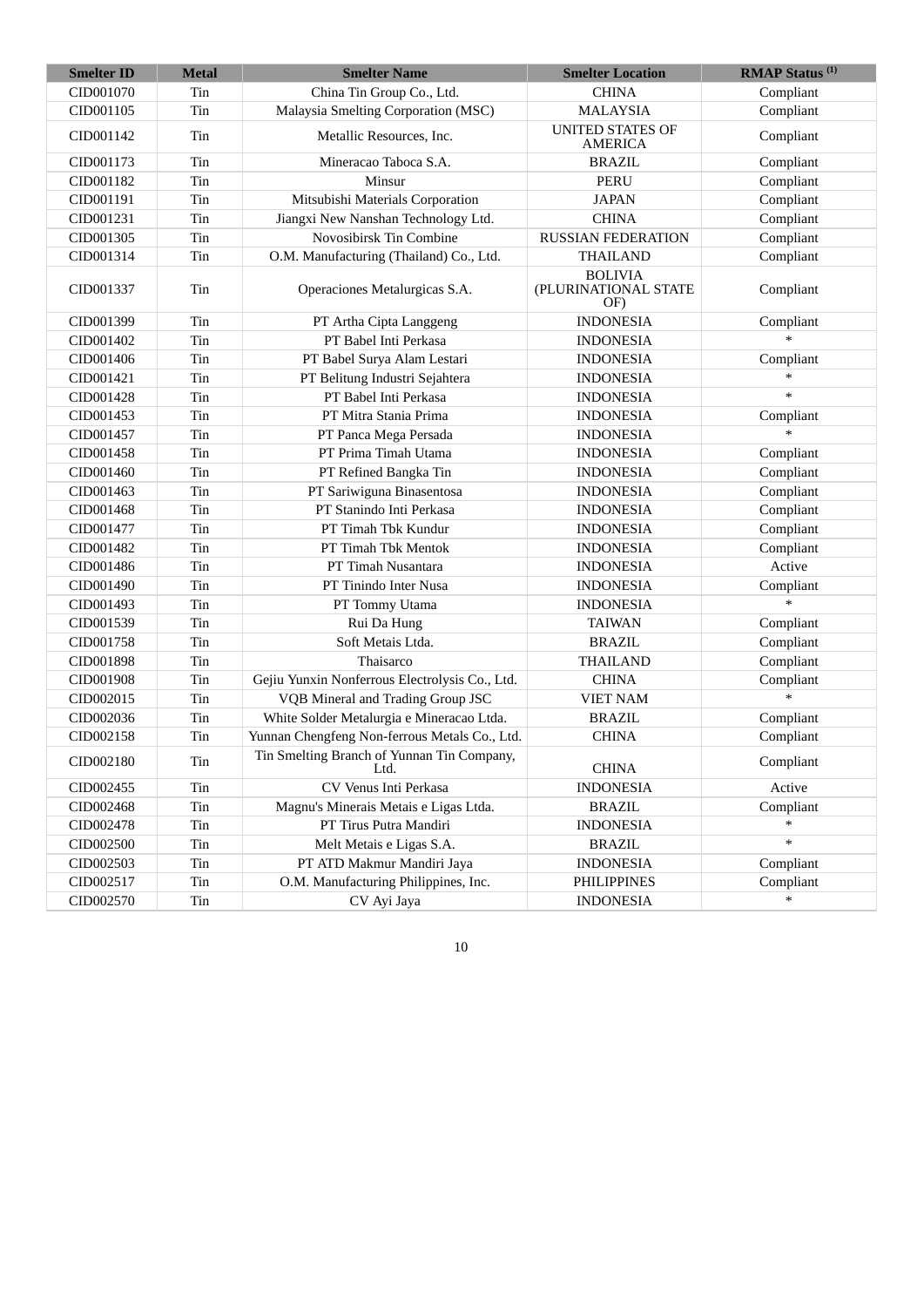| <b>Smelter ID</b> | <b>Metal</b> | <b>Smelter Name</b>                                                                      | <b>Smelter Location</b>                   | <b>RMAP Status</b> <sup>(1)</sup> |
|-------------------|--------------|------------------------------------------------------------------------------------------|-------------------------------------------|-----------------------------------|
| CID002572         | Tin          | Electro-Mechanical Facility of the Cao Bang<br>Minerals & Metallurgy Joint Stock Company | <b>VIET NAM</b>                           |                                   |
| CID002573         | Tin          | Nghe Tinh Non-Ferrous Metals Joint Stock<br>Company                                      | <b>VIET NAM</b>                           | $\ast$                            |
| CID002574         | Tin          | Tuyen Quang Non-Ferrous Metals Joint Stock<br>Company                                    | <b>VIET NAM</b>                           | ×                                 |
| CID002593         | Tin          | PT Rajehan Ariq                                                                          | <b>INDONESIA</b>                          | Compliant                         |
| CID002696         | Tin          | PT Cipta Persada Mulia                                                                   | <b>INDONESIA</b>                          | Compliant                         |
| CID002703         | Tin          | An Vinh Joint Stock Mineral Processing<br>Company                                        | VIET NAM                                  |                                   |
| CID002706         | Tin          | Resind Industria e Comercio Ltda.                                                        | <b>BRAZIL</b>                             | Compliant                         |
| CID002756         | Tin          | Super Ligas                                                                              | <b>BRAZIL</b>                             | Active                            |
| CID002773         | Tin          | Metallo Belgium N.V.                                                                     | <b>BELGIUM</b>                            | Compliant                         |
| CID002774         | Tin          | Metallo Spain S.L.U.                                                                     | <b>SPAIN</b>                              | Compliant                         |
| CID002816         | Tin          | PT Sukses Inti Makmur                                                                    | <b>INDONESIA</b>                          | Active                            |
| CID002834         | Tin          | Thai Nguyen Mining and Metallurgy Co., Ltd.                                              | <b>VIET NAM</b>                           | Compliant                         |
| CID002835         | Tin          | PT Menara Cipta Mulia                                                                    | <b>INDONESIA</b>                          | Compliant                         |
| CID002844         | Tin          | HuiChang Hill Tin Industry Co., Ltd.                                                     | <b>CHINA</b>                              | Compliant                         |
| CID002848         | Tin          | Gejiu Fengming Metallurgy Chemical Plant                                                 | <b>CHINA</b>                              | $\ast$                            |
| CID002849         | Tin          | Guanyang Guida Nonferrous Metal Smelting<br>Plant                                        | <b>CHINA</b>                              | $\ast$                            |
| CID002858         | Tin          | Modeltech Sdn Bhd                                                                        | <b>MALAYSIA</b>                           | $\ast$                            |
| CID002870         | Tin          | PT Lautan Harmonis Sejahtera                                                             | <b>INDONESIA</b>                          | Compliant                         |
| CID003116         | Tin          | Guangdong Hanhe Non-Ferrous Metal Co., Ltd.                                              | <b>CHINA</b>                              | Compliant                         |
| CID003190         | Tin          | Chifeng Dajingzi Tin Industry Co., Ltd.                                                  | <b>CHINA</b>                              | Compliant                         |
| CID003205         | Tin          | PT Bangka Serumpun                                                                       | <b>INDONESIA</b>                          | Compliant                         |
| CID003208         | Tin          | Pongpipat Company Limited                                                                | <b>MYANMAR</b>                            | $\ast$                            |
| CID003325         | Tin          | Tin Technology & Refining                                                                | <b>UNITED STATES OF</b><br><b>AMERICA</b> | Compliant                         |
| CID003356         | Tin          | Dongguan CiEXPO Environmental Engineering<br>Co., Ltd.                                   | <b>CHINA</b>                              |                                   |
| CID003379         | Tin          | Ma'anshan Weitai Tin Co., Ltd.                                                           | <b>CHINA</b>                              | Compliant                         |
| CID003380         | Tin          | PT Masbro Alam Stania                                                                    | <b>INDONESIA</b>                          |                                   |
| CID003381         | Tin          | PT Rajawali Rimba Perkasa                                                                | <b>INDONESIA</b>                          | Compliant                         |
| CID003387         | Tin          | Luna Smelter, Ltd.                                                                       | <b>RWANDA</b>                             | Compliant                         |
| CID003397         | Tin          | Yunnan Yunfan Non-ferrous Metals Co., Ltd.                                               | <b>CHINA</b>                              |                                   |
| CID003409         | Tin          | Precious Minerals and Smelting Limited                                                   | <b>INDIA</b>                              | $\ast$                            |
| CID003410         | Tin          | Gejiu City Fuxiang Industry and Trade Co., Ltd.                                          | <b>CHINA</b>                              | $\ast$                            |
| CID003449         | Tin          | PT Mitra Sukses Globalindo                                                               | <b>INDONESIA</b>                          | Active                            |
| CID003486         | Tin          | CRM Fundicao De Metais E Comercio De<br>Equipamentos Eletronicos Do Brasil Ltda          | <b>BRAZIL</b>                             | Active                            |
| CID003524         | Tin          | <b>CRM</b> Synergies                                                                     | <b>SPAIN</b>                              | Compliant                         |
| CID003582         | Tin          | Fabrica Auricchio Industria e Comercio Ltda.                                             | <b>BRAZIL</b>                             | Compliant                         |
| CID000004         | Tungsten     | A.L.M.T. Corp.                                                                           | <b>JAPAN</b>                              | Compliant                         |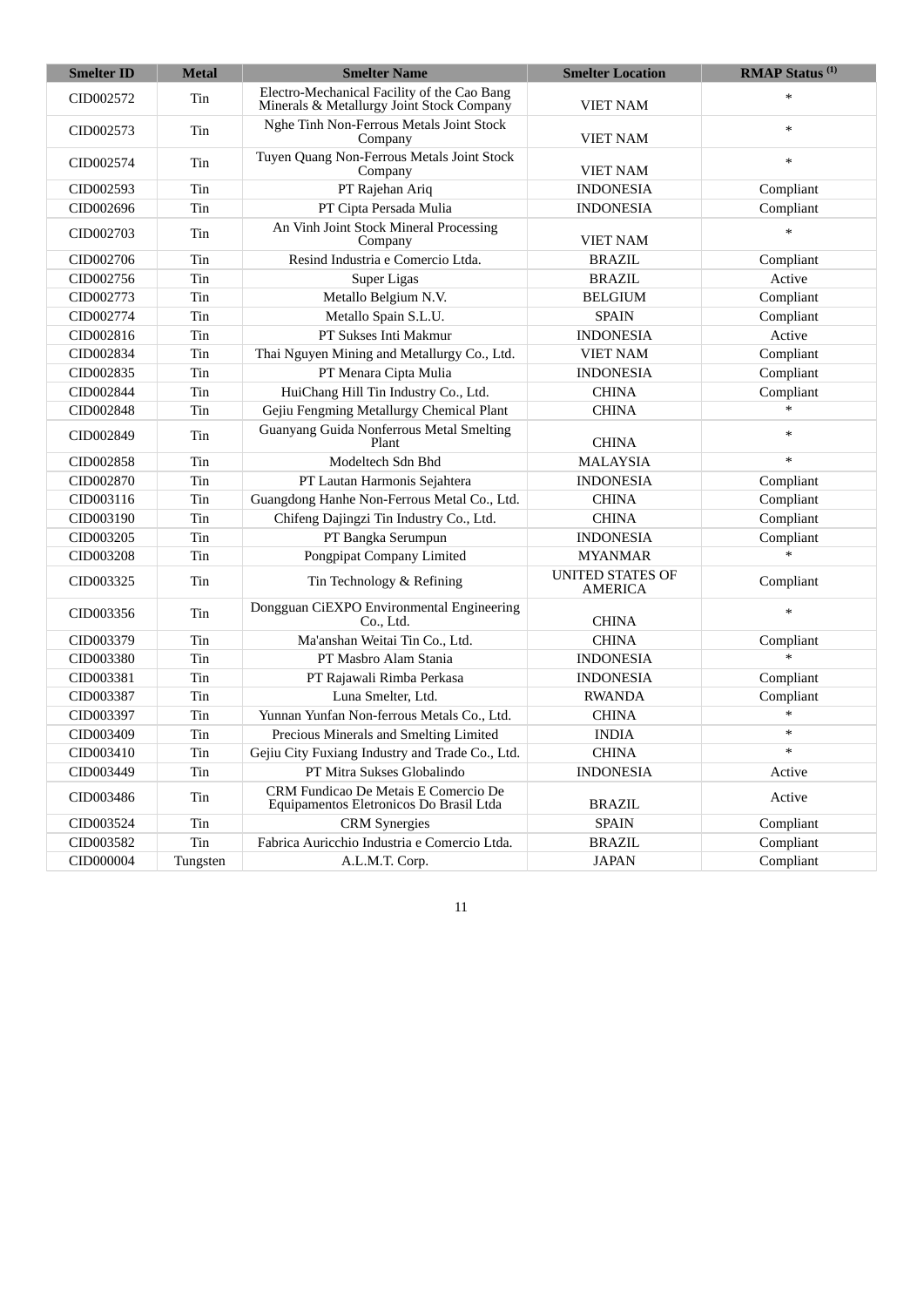| <b>Smelter ID</b> | <b>Metal</b> | <b>Smelter Name</b>                                                               | <b>Smelter Location</b>                   | <b>RMAP Status</b> <sup>(1)</sup> |
|-------------------|--------------|-----------------------------------------------------------------------------------|-------------------------------------------|-----------------------------------|
| CID000105         | Tungsten     | Kennametal Huntsville                                                             | <b>UNITED STATES OF</b><br><b>AMERICA</b> | Compliant                         |
| CID000218         | Tungsten     | Guangdong Xianglu Tungsten Co., Ltd.                                              | <b>CHINA</b>                              | Compliant                         |
| CID000258         | Tungsten     | Chongyi Zhangyuan Tungsten Co., Ltd.                                              | <b>CHINA</b>                              | Compliant                         |
| CID000281         | Tungsten     | CNMC (Guangxi) PGMA Co., Ltd.                                                     | <b>CHINA</b>                              | $\ast$                            |
| CID000499         | Tungsten     | Fujian Jinxin Tungsten Co., Ltd.                                                  | <b>CHINA</b>                              | $\ast$                            |
| CID000568         | Tungsten     | Global Tungsten & Powders Corp.                                                   | UNITED STATES OF<br><b>AMERICA</b>        | Compliant                         |
| CID000766         | Tungsten     | Hunan Chenzhou Mining Co., Ltd.                                                   | <b>CHINA</b>                              | Compliant                         |
| CID000769         | Tungsten     | Hunan Chunchang Nonferrous Metals Co., Ltd.                                       | <b>CHINA</b>                              | Compliant                         |
| CID000825         | Tungsten     | Japan New Metals Co., Ltd.                                                        | <b>JAPAN</b>                              | Compliant                         |
| CID000875         | Tungsten     | Ganzhou Huaxing Tungsten Products Co., Ltd.                                       | <b>CHINA</b>                              | Compliant                         |
| CID000966         | Tungsten     | Kennametal Fallon                                                                 | <b>UNITED STATES OF</b><br><b>AMERICA</b> | Compliant                         |
| CID001889         | Tungsten     | Tejing (Vietnam) Tungsten Co., Ltd.                                               | <b>VIET NAM</b>                           |                                   |
| CID002044         | Tungsten     | Wolfram Bergbau und Hutten AG                                                     | <b>AUSTRIA</b>                            | Compliant                         |
| CID002082         | Tungsten     | Xiamen Tungsten Co., Ltd.                                                         | <b>CHINA</b>                              | Compliant                         |
| CID002313         | Tungsten     | Jiangxi Minmetals Gao'an Non-ferrous Metals<br>Co., Ltd.                          | <b>CHINA</b>                              |                                   |
| CID002315         | Tungsten     | Ganzhou Jiangwu Ferrotungsten Co., Ltd.                                           | <b>CHINA</b>                              | Compliant                         |
| CID002316         | Tungsten     | Jiangxi Yaosheng Tungsten Co., Ltd.                                               | <b>CHINA</b>                              | Compliant                         |
| CID002317         | Tungsten     | Jiangxi Xinsheng Tungsten Industry Co., Ltd.                                      | <b>CHINA</b>                              | Compliant                         |
| CID002318         | Tungsten     | Jiangxi Tonggu Non-ferrous Metallurgical &<br>Chemical Co., Ltd.                  | <b>CHINA</b>                              | Compliant                         |
| CID002319         | Tungsten     | Malipo Haiyu Tungsten Co., Ltd.                                                   | <b>CHINA</b>                              | Compliant                         |
| CID002320         | Tungsten     | Xiamen Tungsten (H.C.) Co., Ltd.                                                  | <b>CHINA</b>                              | Compliant                         |
| CID002321         | Tungsten     | Jiangxi Gan Bei Tungsten Co., Ltd.                                                | <b>CHINA</b>                              | Compliant                         |
| CID002494         | Tungsten     | Ganzhou Seadragon W & Mo Co., Ltd.                                                | <b>CHINA</b>                              | Compliant                         |
| CID002502         | Tungsten     | Asia Tungsten Products Vietnam Ltd.                                               | <b>VIET NAM</b>                           | Compliant                         |
| CID002513         | Tungsten     | Hunan Shizhuyuan Nonferrous Metals Co., Ltd.<br>Chenzhou Tungsten Products Branch | <b>CHINA</b>                              | Compliant                         |
| CID002541         | Tungsten     | H.C. Starck Tungsten GmbH                                                         | <b>GERMANY</b>                            | Compliant                         |
| CID002542         | Tungsten     | TANIOBIS Smelting GmbH & Co. KG                                                   | <b>GERMANY</b>                            | Compliant                         |
| CID002543         | Tungsten     | Masan High-Tech Materials                                                         | <b>VIET NAM</b>                           | Compliant                         |
| CID002551         | Tungsten     | Jiangwu H.C. Starck Tungsten Products Co., Ltd.                                   | <b>CHINA</b>                              | Compliant                         |
| CID002579         | Tungsten     | Hunan Chuangda Vanadium Tungsten Co., Ltd.<br>Wuji                                | <b>CHINA</b>                              | ىد                                |
| CID002589         | Tungsten     | Niagara Refining LLC                                                              | <b>UNITED STATES OF</b><br><b>AMERICA</b> | Compliant                         |
| CID002641         | Tungsten     | China Molybdenum Tungsten Co., Ltd.                                               | <b>CHINA</b>                              | Compliant                         |
| CID002645         | Tungsten     | Ganzhou Haichuang Tungsten Co., Ltd.                                              | <b>CHINA</b>                              | Compliant                         |
| CID002647         | Tungsten     | Jiangxi Xianglu Tungsten Co., Ltd.                                                | <b>CHINA</b>                              |                                   |
| CID002649         | Tungsten     | Hydrometallurg, JSC                                                               | <b>RUSSIAN FEDERATION</b>                 | Compliant                         |
| CID002724         | Tungsten     | Unecha Refractory metals plant                                                    | <b>RUSSIAN FEDERATION</b>                 | Compliant                         |